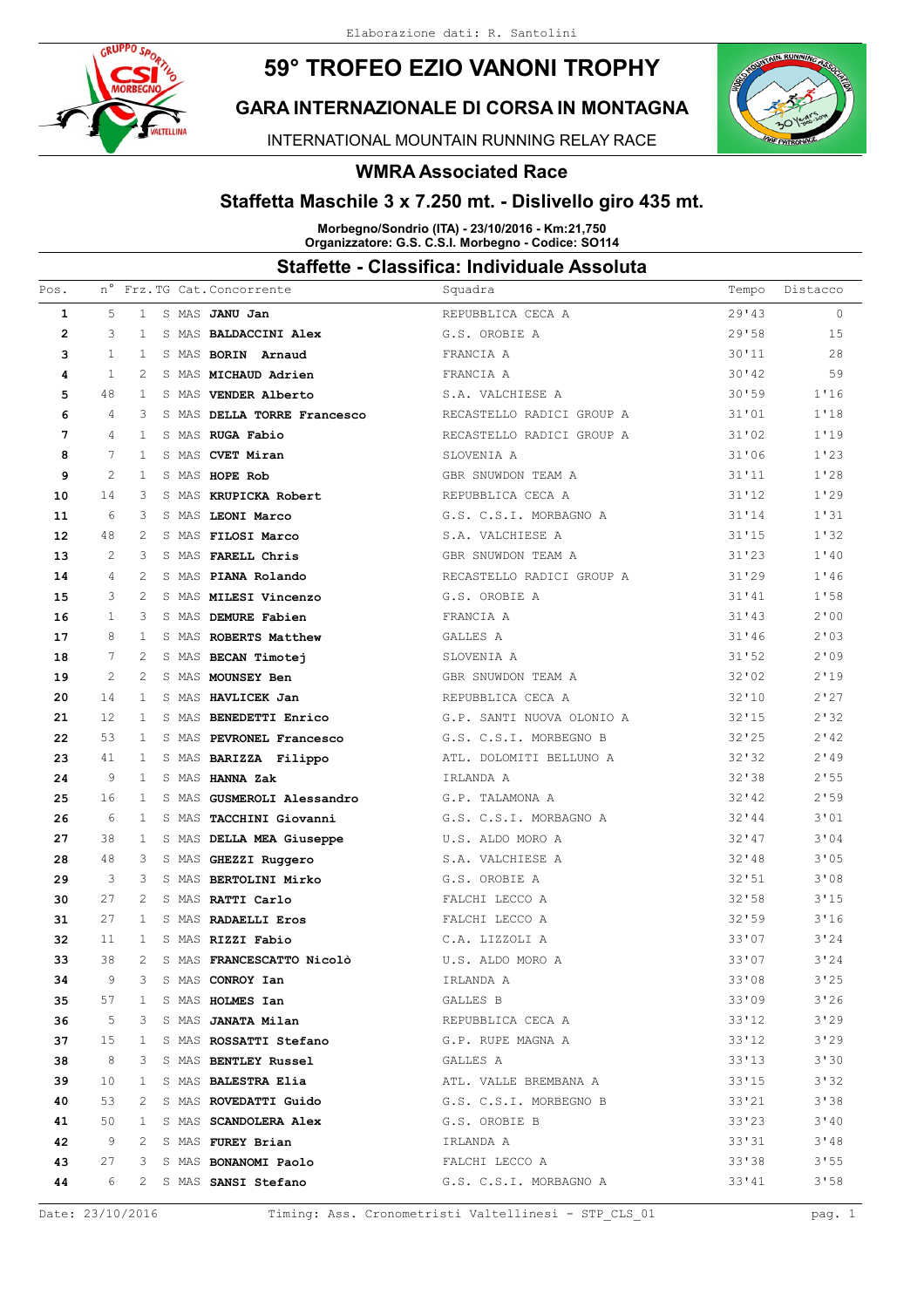| 19<br>33'142<br>3<br>G.P. VALCHIAVENNA A<br>45<br>S MAS TRIULZI Fabrizio<br>12<br>33'44<br>46<br>2<br>S MAS ZUGNONI Graziano<br>G.P. SANTI NUOVA OLONIO A<br>53<br>33'46<br>47<br>3<br>S MAS MARTINELLI Stefano<br>G.S. C.S.I. MORBEGNO B<br>8<br>48<br>2<br>GALLES A<br>33'18<br>S MAS HUGHES Gareth<br>64<br>G.P. SANTI NUOVA OLONIO B<br>33'48<br>49<br>2<br>S MAS ROSSI Diego<br>22<br>33'49<br>50<br>$\mathbf{1}$<br>S MAS PELAMATTI Stefano<br>U.S. MALONNO A<br>51<br>80<br>33'50<br>$\mathbf{1}$<br>S MAS BERTONCINI Mattia<br>G.S.A. VALSESIA C<br>7<br>33'52<br>52<br>3<br>S MAS POTOCNIK Domen<br>SLOVENTA A<br>53<br>56<br>1<br>SLOVENIA B<br>34'02<br>S MAS PLAZNIK Matic<br>38<br>54<br>3<br>U.S. ALDO MORO A<br>34'05<br>S MAS DANELUTTI Alex<br>12<br>55<br>3<br>S MAS VANOTTI Enzo<br>G.P. SANTI NUOVA OLONIO A<br>34'06<br>21<br>56<br>1<br>S MAS VOLPI Gianluca<br>G.S. VALGEROLA CIAPPARELLI A<br>34'09<br>22<br>57<br>2<br>S MAS BACCANELLI Roberto<br>U.S. MALONNO A<br>34'11<br>82<br>2<br>G.S. VALGEROLA CIAPPARELLI B<br>34'15<br>58<br>S MAS ZUGNONI Davide<br>75<br>59<br>2<br>A.S. LANZADA D<br>34'21<br>S MAS <b>BARDEA Federico</b><br>50<br>34'21<br>60<br>3<br>G.S. OROBIE B<br>S MAS FAVERIO Riccardo<br>43<br>34'24<br>61<br>2<br>S MAS BOSSONE Giuliano<br>CADDESE MONIQUE GIROD A<br>67<br>34'35<br>62<br>$\mathbf{1}$<br>S MAS CANEVA Tommaso<br>G.P. TALAMONA B<br>56<br>34'37<br>63<br>3<br>S MAS BOZIC Aljaz<br>SLOVENIA B<br>18<br>34'39<br>64<br>3<br>S MAS PEDROLINI Ugo<br>A.S. LANZADA A<br>41<br>65<br>2<br>ATL. DOLOMITI BELLUNO A<br>34'41<br>S MAS BORTOLUZZI Gianni<br>66<br>18<br>1<br>A.S. LANZADA A<br>34'41<br>S MAS SCHENATTI Luca<br>16<br>34'43<br>67<br>3<br>S MAS MAZZONI Andrea<br>G.P. TALAMONA A<br>112<br>G.P. SANTI NUOVA OLONIO E<br>68<br>$\mathbf{1}$<br>S MAS PEDRONCELLI Roberto<br>34'44<br>67<br>34'45<br>69<br>3<br>S MAS BERGAMASCHI Francesco<br>G.P. TALAMONA B<br>13<br>34'46<br>70<br>1<br>S MAS AGOSTINI Michele<br>SAN MARINO A<br>85<br>71<br>3<br>S MAS SORTENI Andrea<br>U.S. MALONNO B<br>34'47<br>72<br>41<br>3<br>34'48<br>S MAS DELL'OSTA UZZEL Giorgio<br>ATL. DOLOMITI BELLUNO A<br>35<br>73<br>3<br>S MAS RASCHETTI Luca<br>34'49<br>C.S.I. POL. COLORINA A<br>10<br>74<br>3<br>S MAS BONZI Matteo<br>ATL. VALLE BREMBANA A<br>34'53<br>75<br>14<br>2<br>S MAS BRYDL Pavel<br>REPUBBLICA CECA A<br>34'55<br>17<br>34'56<br>76<br>2<br>S MAS GIANOLA Giovanni<br>PREMANA A<br>17<br>$\mathbf{1}$<br>77<br>S MAS VITTORI Lorenzo<br>PREMANA A<br>34'57<br>34'58<br>78<br>11<br>S MAS LIZZOLI Luca<br>C.A. LIZZOLI A<br>2<br>79<br>85<br>S MAS BRUNELLI Simone<br>34'58<br>U.S. MALONNO B<br>1<br>S MAS PENONE Michele (S.P. SANTI NUOVA OLONIO B<br>80<br>64<br>35'01<br>3<br>S MAS GHIDINI Flavio G.S. ALPINI SOVERE A<br>81<br>47<br>35'03<br>3<br>S MAS TRIULZI Massimo<br>82<br>19<br>35'03<br>2<br>G.P. VALCHIAVENNA A<br>83<br>5<br>REPUBBLICA CECA A<br>35'04<br>2<br>S MAS SKALSKY Roman<br>84<br>43<br>CADDESE MONIQUE GIROD A<br>35'06<br>$\mathbf{1}$<br>S MAS ANGELLI Andrea<br>23<br>35'11<br>85<br>S MAS TAGLIAFERRI Valerio MOD. POL. PAGNONA A<br>$\mathbf{1}$<br>35'20<br>86<br>54<br>S MAS BULANTI Fabio G.S. C.S.I. MORBEGNO C<br>1<br>G.P. TALAMONA B<br>87<br>67<br>S MAS SCIANI Remo<br>35'21<br>2<br>S MAS PANIGA Oscar (S.P. SANTI NUOVA OLONIO B<br>88<br>64<br>35'23<br>$\mathbf{1}$<br>22<br>89<br>S MAS GELMI Alessandro<br>U.S. MALONNO A<br>35'24<br>3<br>90<br>49<br>S MAS RIFFI Sami<br>U. ATL. VALTROMPIA A<br>35'25<br>2<br>50<br>S MAS GIANATI Fulvio <a> G.S. OROBIE B<br/>35'27<br/>91<br/>2<br/>39<br/>92<br/>S MAS PASINETTI Germano ATL. PARATICO A<br/>35'28<br/>1<br/>U.S. MALONNO B<br/>93<br/>85<br/>35'31<br/>2<br/>S MAS MARIOTTI Luca<br/>G.S. C.S.I. MORBEGNO D<br/>94<br/>55<br/>S MAS <b>MANENTI Mauro</b><br/>35'34<br/>3<br/>S MAS GIANOLA Matteo<br/>95<br/>17<br/>35'34<br/>3<br/>PREMANA A<br/>96<br/>55<br/>G.S. C.S.I. MORBEGNO D<br/>35'35<br/>1 S MAS BONGIO Sergio<br/>97<br/>49<br/>S MAS BOTTARELLI Davide U. ATL. VALTROMPIA A<br/>35'10<br/>3<br/>112<br/>G.P. SANTI NUOVA OLONIO E<br/>35'41<br/>98<br/>2 S MAS GERNA Ivan</a> | Pos. |  |  | n° Frz.TG Cat. Concorrente | Squadra | Tempo | Distacco |
|----------------------------------------------------------------------------------------------------------------------------------------------------------------------------------------------------------------------------------------------------------------------------------------------------------------------------------------------------------------------------------------------------------------------------------------------------------------------------------------------------------------------------------------------------------------------------------------------------------------------------------------------------------------------------------------------------------------------------------------------------------------------------------------------------------------------------------------------------------------------------------------------------------------------------------------------------------------------------------------------------------------------------------------------------------------------------------------------------------------------------------------------------------------------------------------------------------------------------------------------------------------------------------------------------------------------------------------------------------------------------------------------------------------------------------------------------------------------------------------------------------------------------------------------------------------------------------------------------------------------------------------------------------------------------------------------------------------------------------------------------------------------------------------------------------------------------------------------------------------------------------------------------------------------------------------------------------------------------------------------------------------------------------------------------------------------------------------------------------------------------------------------------------------------------------------------------------------------------------------------------------------------------------------------------------------------------------------------------------------------------------------------------------------------------------------------------------------------------------------------------------------------------------------------------------------------------------------------------------------------------------------------------------------------------------------------------------------------------------------------------------------------------------------------------------------------------------------------------------------------------------------------------------------------------------------------------------------------------------------------------------------------------------------------------------------------------------------------------------------------------------------------------------------------------------------------------------------------------------------------------------------------------------------------------------------------------------------------------------------------------------------------------------------------------------------------------------------------------------------------------------------------------------------------------------------------------------------------------------------------------------------------------------------------------------------------------------------------------------------------------------------------------------------------------------------------------------------------------------------------------------------------------------------------------------------------------------------------------------------------------------------------------------------------------------------------------------------------------------------------------------------------------------------------------------------|------|--|--|----------------------------|---------|-------|----------|
|                                                                                                                                                                                                                                                                                                                                                                                                                                                                                                                                                                                                                                                                                                                                                                                                                                                                                                                                                                                                                                                                                                                                                                                                                                                                                                                                                                                                                                                                                                                                                                                                                                                                                                                                                                                                                                                                                                                                                                                                                                                                                                                                                                                                                                                                                                                                                                                                                                                                                                                                                                                                                                                                                                                                                                                                                                                                                                                                                                                                                                                                                                                                                                                                                                                                                                                                                                                                                                                                                                                                                                                                                                                                                                                                                                                                                                                                                                                                                                                                                                                                                                                                                                                        |      |  |  |                            |         |       | 3'59     |
|                                                                                                                                                                                                                                                                                                                                                                                                                                                                                                                                                                                                                                                                                                                                                                                                                                                                                                                                                                                                                                                                                                                                                                                                                                                                                                                                                                                                                                                                                                                                                                                                                                                                                                                                                                                                                                                                                                                                                                                                                                                                                                                                                                                                                                                                                                                                                                                                                                                                                                                                                                                                                                                                                                                                                                                                                                                                                                                                                                                                                                                                                                                                                                                                                                                                                                                                                                                                                                                                                                                                                                                                                                                                                                                                                                                                                                                                                                                                                                                                                                                                                                                                                                                        |      |  |  |                            |         |       | 4'01     |
|                                                                                                                                                                                                                                                                                                                                                                                                                                                                                                                                                                                                                                                                                                                                                                                                                                                                                                                                                                                                                                                                                                                                                                                                                                                                                                                                                                                                                                                                                                                                                                                                                                                                                                                                                                                                                                                                                                                                                                                                                                                                                                                                                                                                                                                                                                                                                                                                                                                                                                                                                                                                                                                                                                                                                                                                                                                                                                                                                                                                                                                                                                                                                                                                                                                                                                                                                                                                                                                                                                                                                                                                                                                                                                                                                                                                                                                                                                                                                                                                                                                                                                                                                                                        |      |  |  |                            |         |       | 4'03     |
|                                                                                                                                                                                                                                                                                                                                                                                                                                                                                                                                                                                                                                                                                                                                                                                                                                                                                                                                                                                                                                                                                                                                                                                                                                                                                                                                                                                                                                                                                                                                                                                                                                                                                                                                                                                                                                                                                                                                                                                                                                                                                                                                                                                                                                                                                                                                                                                                                                                                                                                                                                                                                                                                                                                                                                                                                                                                                                                                                                                                                                                                                                                                                                                                                                                                                                                                                                                                                                                                                                                                                                                                                                                                                                                                                                                                                                                                                                                                                                                                                                                                                                                                                                                        |      |  |  |                            |         |       | 4'05     |
|                                                                                                                                                                                                                                                                                                                                                                                                                                                                                                                                                                                                                                                                                                                                                                                                                                                                                                                                                                                                                                                                                                                                                                                                                                                                                                                                                                                                                                                                                                                                                                                                                                                                                                                                                                                                                                                                                                                                                                                                                                                                                                                                                                                                                                                                                                                                                                                                                                                                                                                                                                                                                                                                                                                                                                                                                                                                                                                                                                                                                                                                                                                                                                                                                                                                                                                                                                                                                                                                                                                                                                                                                                                                                                                                                                                                                                                                                                                                                                                                                                                                                                                                                                                        |      |  |  |                            |         |       | 4'05     |
|                                                                                                                                                                                                                                                                                                                                                                                                                                                                                                                                                                                                                                                                                                                                                                                                                                                                                                                                                                                                                                                                                                                                                                                                                                                                                                                                                                                                                                                                                                                                                                                                                                                                                                                                                                                                                                                                                                                                                                                                                                                                                                                                                                                                                                                                                                                                                                                                                                                                                                                                                                                                                                                                                                                                                                                                                                                                                                                                                                                                                                                                                                                                                                                                                                                                                                                                                                                                                                                                                                                                                                                                                                                                                                                                                                                                                                                                                                                                                                                                                                                                                                                                                                                        |      |  |  |                            |         |       | 4'06     |
|                                                                                                                                                                                                                                                                                                                                                                                                                                                                                                                                                                                                                                                                                                                                                                                                                                                                                                                                                                                                                                                                                                                                                                                                                                                                                                                                                                                                                                                                                                                                                                                                                                                                                                                                                                                                                                                                                                                                                                                                                                                                                                                                                                                                                                                                                                                                                                                                                                                                                                                                                                                                                                                                                                                                                                                                                                                                                                                                                                                                                                                                                                                                                                                                                                                                                                                                                                                                                                                                                                                                                                                                                                                                                                                                                                                                                                                                                                                                                                                                                                                                                                                                                                                        |      |  |  |                            |         |       | 4'07     |
|                                                                                                                                                                                                                                                                                                                                                                                                                                                                                                                                                                                                                                                                                                                                                                                                                                                                                                                                                                                                                                                                                                                                                                                                                                                                                                                                                                                                                                                                                                                                                                                                                                                                                                                                                                                                                                                                                                                                                                                                                                                                                                                                                                                                                                                                                                                                                                                                                                                                                                                                                                                                                                                                                                                                                                                                                                                                                                                                                                                                                                                                                                                                                                                                                                                                                                                                                                                                                                                                                                                                                                                                                                                                                                                                                                                                                                                                                                                                                                                                                                                                                                                                                                                        |      |  |  |                            |         |       | 4'09     |
|                                                                                                                                                                                                                                                                                                                                                                                                                                                                                                                                                                                                                                                                                                                                                                                                                                                                                                                                                                                                                                                                                                                                                                                                                                                                                                                                                                                                                                                                                                                                                                                                                                                                                                                                                                                                                                                                                                                                                                                                                                                                                                                                                                                                                                                                                                                                                                                                                                                                                                                                                                                                                                                                                                                                                                                                                                                                                                                                                                                                                                                                                                                                                                                                                                                                                                                                                                                                                                                                                                                                                                                                                                                                                                                                                                                                                                                                                                                                                                                                                                                                                                                                                                                        |      |  |  |                            |         |       | 4'19     |
|                                                                                                                                                                                                                                                                                                                                                                                                                                                                                                                                                                                                                                                                                                                                                                                                                                                                                                                                                                                                                                                                                                                                                                                                                                                                                                                                                                                                                                                                                                                                                                                                                                                                                                                                                                                                                                                                                                                                                                                                                                                                                                                                                                                                                                                                                                                                                                                                                                                                                                                                                                                                                                                                                                                                                                                                                                                                                                                                                                                                                                                                                                                                                                                                                                                                                                                                                                                                                                                                                                                                                                                                                                                                                                                                                                                                                                                                                                                                                                                                                                                                                                                                                                                        |      |  |  |                            |         |       | 4'22     |
|                                                                                                                                                                                                                                                                                                                                                                                                                                                                                                                                                                                                                                                                                                                                                                                                                                                                                                                                                                                                                                                                                                                                                                                                                                                                                                                                                                                                                                                                                                                                                                                                                                                                                                                                                                                                                                                                                                                                                                                                                                                                                                                                                                                                                                                                                                                                                                                                                                                                                                                                                                                                                                                                                                                                                                                                                                                                                                                                                                                                                                                                                                                                                                                                                                                                                                                                                                                                                                                                                                                                                                                                                                                                                                                                                                                                                                                                                                                                                                                                                                                                                                                                                                                        |      |  |  |                            |         |       | 4'23     |
|                                                                                                                                                                                                                                                                                                                                                                                                                                                                                                                                                                                                                                                                                                                                                                                                                                                                                                                                                                                                                                                                                                                                                                                                                                                                                                                                                                                                                                                                                                                                                                                                                                                                                                                                                                                                                                                                                                                                                                                                                                                                                                                                                                                                                                                                                                                                                                                                                                                                                                                                                                                                                                                                                                                                                                                                                                                                                                                                                                                                                                                                                                                                                                                                                                                                                                                                                                                                                                                                                                                                                                                                                                                                                                                                                                                                                                                                                                                                                                                                                                                                                                                                                                                        |      |  |  |                            |         |       | 4'26     |
|                                                                                                                                                                                                                                                                                                                                                                                                                                                                                                                                                                                                                                                                                                                                                                                                                                                                                                                                                                                                                                                                                                                                                                                                                                                                                                                                                                                                                                                                                                                                                                                                                                                                                                                                                                                                                                                                                                                                                                                                                                                                                                                                                                                                                                                                                                                                                                                                                                                                                                                                                                                                                                                                                                                                                                                                                                                                                                                                                                                                                                                                                                                                                                                                                                                                                                                                                                                                                                                                                                                                                                                                                                                                                                                                                                                                                                                                                                                                                                                                                                                                                                                                                                                        |      |  |  |                            |         |       | 4'28     |
|                                                                                                                                                                                                                                                                                                                                                                                                                                                                                                                                                                                                                                                                                                                                                                                                                                                                                                                                                                                                                                                                                                                                                                                                                                                                                                                                                                                                                                                                                                                                                                                                                                                                                                                                                                                                                                                                                                                                                                                                                                                                                                                                                                                                                                                                                                                                                                                                                                                                                                                                                                                                                                                                                                                                                                                                                                                                                                                                                                                                                                                                                                                                                                                                                                                                                                                                                                                                                                                                                                                                                                                                                                                                                                                                                                                                                                                                                                                                                                                                                                                                                                                                                                                        |      |  |  |                            |         |       | 4'32     |
|                                                                                                                                                                                                                                                                                                                                                                                                                                                                                                                                                                                                                                                                                                                                                                                                                                                                                                                                                                                                                                                                                                                                                                                                                                                                                                                                                                                                                                                                                                                                                                                                                                                                                                                                                                                                                                                                                                                                                                                                                                                                                                                                                                                                                                                                                                                                                                                                                                                                                                                                                                                                                                                                                                                                                                                                                                                                                                                                                                                                                                                                                                                                                                                                                                                                                                                                                                                                                                                                                                                                                                                                                                                                                                                                                                                                                                                                                                                                                                                                                                                                                                                                                                                        |      |  |  |                            |         |       | 4'38     |
|                                                                                                                                                                                                                                                                                                                                                                                                                                                                                                                                                                                                                                                                                                                                                                                                                                                                                                                                                                                                                                                                                                                                                                                                                                                                                                                                                                                                                                                                                                                                                                                                                                                                                                                                                                                                                                                                                                                                                                                                                                                                                                                                                                                                                                                                                                                                                                                                                                                                                                                                                                                                                                                                                                                                                                                                                                                                                                                                                                                                                                                                                                                                                                                                                                                                                                                                                                                                                                                                                                                                                                                                                                                                                                                                                                                                                                                                                                                                                                                                                                                                                                                                                                                        |      |  |  |                            |         |       | 4'38     |
|                                                                                                                                                                                                                                                                                                                                                                                                                                                                                                                                                                                                                                                                                                                                                                                                                                                                                                                                                                                                                                                                                                                                                                                                                                                                                                                                                                                                                                                                                                                                                                                                                                                                                                                                                                                                                                                                                                                                                                                                                                                                                                                                                                                                                                                                                                                                                                                                                                                                                                                                                                                                                                                                                                                                                                                                                                                                                                                                                                                                                                                                                                                                                                                                                                                                                                                                                                                                                                                                                                                                                                                                                                                                                                                                                                                                                                                                                                                                                                                                                                                                                                                                                                                        |      |  |  |                            |         |       | 4'41     |
|                                                                                                                                                                                                                                                                                                                                                                                                                                                                                                                                                                                                                                                                                                                                                                                                                                                                                                                                                                                                                                                                                                                                                                                                                                                                                                                                                                                                                                                                                                                                                                                                                                                                                                                                                                                                                                                                                                                                                                                                                                                                                                                                                                                                                                                                                                                                                                                                                                                                                                                                                                                                                                                                                                                                                                                                                                                                                                                                                                                                                                                                                                                                                                                                                                                                                                                                                                                                                                                                                                                                                                                                                                                                                                                                                                                                                                                                                                                                                                                                                                                                                                                                                                                        |      |  |  |                            |         |       | 4'52     |
|                                                                                                                                                                                                                                                                                                                                                                                                                                                                                                                                                                                                                                                                                                                                                                                                                                                                                                                                                                                                                                                                                                                                                                                                                                                                                                                                                                                                                                                                                                                                                                                                                                                                                                                                                                                                                                                                                                                                                                                                                                                                                                                                                                                                                                                                                                                                                                                                                                                                                                                                                                                                                                                                                                                                                                                                                                                                                                                                                                                                                                                                                                                                                                                                                                                                                                                                                                                                                                                                                                                                                                                                                                                                                                                                                                                                                                                                                                                                                                                                                                                                                                                                                                                        |      |  |  |                            |         |       | 4'54     |
|                                                                                                                                                                                                                                                                                                                                                                                                                                                                                                                                                                                                                                                                                                                                                                                                                                                                                                                                                                                                                                                                                                                                                                                                                                                                                                                                                                                                                                                                                                                                                                                                                                                                                                                                                                                                                                                                                                                                                                                                                                                                                                                                                                                                                                                                                                                                                                                                                                                                                                                                                                                                                                                                                                                                                                                                                                                                                                                                                                                                                                                                                                                                                                                                                                                                                                                                                                                                                                                                                                                                                                                                                                                                                                                                                                                                                                                                                                                                                                                                                                                                                                                                                                                        |      |  |  |                            |         |       | 4'56     |
|                                                                                                                                                                                                                                                                                                                                                                                                                                                                                                                                                                                                                                                                                                                                                                                                                                                                                                                                                                                                                                                                                                                                                                                                                                                                                                                                                                                                                                                                                                                                                                                                                                                                                                                                                                                                                                                                                                                                                                                                                                                                                                                                                                                                                                                                                                                                                                                                                                                                                                                                                                                                                                                                                                                                                                                                                                                                                                                                                                                                                                                                                                                                                                                                                                                                                                                                                                                                                                                                                                                                                                                                                                                                                                                                                                                                                                                                                                                                                                                                                                                                                                                                                                                        |      |  |  |                            |         |       | 4'58     |
|                                                                                                                                                                                                                                                                                                                                                                                                                                                                                                                                                                                                                                                                                                                                                                                                                                                                                                                                                                                                                                                                                                                                                                                                                                                                                                                                                                                                                                                                                                                                                                                                                                                                                                                                                                                                                                                                                                                                                                                                                                                                                                                                                                                                                                                                                                                                                                                                                                                                                                                                                                                                                                                                                                                                                                                                                                                                                                                                                                                                                                                                                                                                                                                                                                                                                                                                                                                                                                                                                                                                                                                                                                                                                                                                                                                                                                                                                                                                                                                                                                                                                                                                                                                        |      |  |  |                            |         |       | 4'58     |
|                                                                                                                                                                                                                                                                                                                                                                                                                                                                                                                                                                                                                                                                                                                                                                                                                                                                                                                                                                                                                                                                                                                                                                                                                                                                                                                                                                                                                                                                                                                                                                                                                                                                                                                                                                                                                                                                                                                                                                                                                                                                                                                                                                                                                                                                                                                                                                                                                                                                                                                                                                                                                                                                                                                                                                                                                                                                                                                                                                                                                                                                                                                                                                                                                                                                                                                                                                                                                                                                                                                                                                                                                                                                                                                                                                                                                                                                                                                                                                                                                                                                                                                                                                                        |      |  |  |                            |         |       | 5'00     |
|                                                                                                                                                                                                                                                                                                                                                                                                                                                                                                                                                                                                                                                                                                                                                                                                                                                                                                                                                                                                                                                                                                                                                                                                                                                                                                                                                                                                                                                                                                                                                                                                                                                                                                                                                                                                                                                                                                                                                                                                                                                                                                                                                                                                                                                                                                                                                                                                                                                                                                                                                                                                                                                                                                                                                                                                                                                                                                                                                                                                                                                                                                                                                                                                                                                                                                                                                                                                                                                                                                                                                                                                                                                                                                                                                                                                                                                                                                                                                                                                                                                                                                                                                                                        |      |  |  |                            |         |       | 5'01     |
|                                                                                                                                                                                                                                                                                                                                                                                                                                                                                                                                                                                                                                                                                                                                                                                                                                                                                                                                                                                                                                                                                                                                                                                                                                                                                                                                                                                                                                                                                                                                                                                                                                                                                                                                                                                                                                                                                                                                                                                                                                                                                                                                                                                                                                                                                                                                                                                                                                                                                                                                                                                                                                                                                                                                                                                                                                                                                                                                                                                                                                                                                                                                                                                                                                                                                                                                                                                                                                                                                                                                                                                                                                                                                                                                                                                                                                                                                                                                                                                                                                                                                                                                                                                        |      |  |  |                            |         |       | 5'02     |
|                                                                                                                                                                                                                                                                                                                                                                                                                                                                                                                                                                                                                                                                                                                                                                                                                                                                                                                                                                                                                                                                                                                                                                                                                                                                                                                                                                                                                                                                                                                                                                                                                                                                                                                                                                                                                                                                                                                                                                                                                                                                                                                                                                                                                                                                                                                                                                                                                                                                                                                                                                                                                                                                                                                                                                                                                                                                                                                                                                                                                                                                                                                                                                                                                                                                                                                                                                                                                                                                                                                                                                                                                                                                                                                                                                                                                                                                                                                                                                                                                                                                                                                                                                                        |      |  |  |                            |         |       | 5'03     |
|                                                                                                                                                                                                                                                                                                                                                                                                                                                                                                                                                                                                                                                                                                                                                                                                                                                                                                                                                                                                                                                                                                                                                                                                                                                                                                                                                                                                                                                                                                                                                                                                                                                                                                                                                                                                                                                                                                                                                                                                                                                                                                                                                                                                                                                                                                                                                                                                                                                                                                                                                                                                                                                                                                                                                                                                                                                                                                                                                                                                                                                                                                                                                                                                                                                                                                                                                                                                                                                                                                                                                                                                                                                                                                                                                                                                                                                                                                                                                                                                                                                                                                                                                                                        |      |  |  |                            |         |       | 5'04     |
|                                                                                                                                                                                                                                                                                                                                                                                                                                                                                                                                                                                                                                                                                                                                                                                                                                                                                                                                                                                                                                                                                                                                                                                                                                                                                                                                                                                                                                                                                                                                                                                                                                                                                                                                                                                                                                                                                                                                                                                                                                                                                                                                                                                                                                                                                                                                                                                                                                                                                                                                                                                                                                                                                                                                                                                                                                                                                                                                                                                                                                                                                                                                                                                                                                                                                                                                                                                                                                                                                                                                                                                                                                                                                                                                                                                                                                                                                                                                                                                                                                                                                                                                                                                        |      |  |  |                            |         |       | 5'05     |
|                                                                                                                                                                                                                                                                                                                                                                                                                                                                                                                                                                                                                                                                                                                                                                                                                                                                                                                                                                                                                                                                                                                                                                                                                                                                                                                                                                                                                                                                                                                                                                                                                                                                                                                                                                                                                                                                                                                                                                                                                                                                                                                                                                                                                                                                                                                                                                                                                                                                                                                                                                                                                                                                                                                                                                                                                                                                                                                                                                                                                                                                                                                                                                                                                                                                                                                                                                                                                                                                                                                                                                                                                                                                                                                                                                                                                                                                                                                                                                                                                                                                                                                                                                                        |      |  |  |                            |         |       | 5'06     |
|                                                                                                                                                                                                                                                                                                                                                                                                                                                                                                                                                                                                                                                                                                                                                                                                                                                                                                                                                                                                                                                                                                                                                                                                                                                                                                                                                                                                                                                                                                                                                                                                                                                                                                                                                                                                                                                                                                                                                                                                                                                                                                                                                                                                                                                                                                                                                                                                                                                                                                                                                                                                                                                                                                                                                                                                                                                                                                                                                                                                                                                                                                                                                                                                                                                                                                                                                                                                                                                                                                                                                                                                                                                                                                                                                                                                                                                                                                                                                                                                                                                                                                                                                                                        |      |  |  |                            |         |       | 5'10     |
|                                                                                                                                                                                                                                                                                                                                                                                                                                                                                                                                                                                                                                                                                                                                                                                                                                                                                                                                                                                                                                                                                                                                                                                                                                                                                                                                                                                                                                                                                                                                                                                                                                                                                                                                                                                                                                                                                                                                                                                                                                                                                                                                                                                                                                                                                                                                                                                                                                                                                                                                                                                                                                                                                                                                                                                                                                                                                                                                                                                                                                                                                                                                                                                                                                                                                                                                                                                                                                                                                                                                                                                                                                                                                                                                                                                                                                                                                                                                                                                                                                                                                                                                                                                        |      |  |  |                            |         |       | 5'12     |
|                                                                                                                                                                                                                                                                                                                                                                                                                                                                                                                                                                                                                                                                                                                                                                                                                                                                                                                                                                                                                                                                                                                                                                                                                                                                                                                                                                                                                                                                                                                                                                                                                                                                                                                                                                                                                                                                                                                                                                                                                                                                                                                                                                                                                                                                                                                                                                                                                                                                                                                                                                                                                                                                                                                                                                                                                                                                                                                                                                                                                                                                                                                                                                                                                                                                                                                                                                                                                                                                                                                                                                                                                                                                                                                                                                                                                                                                                                                                                                                                                                                                                                                                                                                        |      |  |  |                            |         |       | 5'13     |
|                                                                                                                                                                                                                                                                                                                                                                                                                                                                                                                                                                                                                                                                                                                                                                                                                                                                                                                                                                                                                                                                                                                                                                                                                                                                                                                                                                                                                                                                                                                                                                                                                                                                                                                                                                                                                                                                                                                                                                                                                                                                                                                                                                                                                                                                                                                                                                                                                                                                                                                                                                                                                                                                                                                                                                                                                                                                                                                                                                                                                                                                                                                                                                                                                                                                                                                                                                                                                                                                                                                                                                                                                                                                                                                                                                                                                                                                                                                                                                                                                                                                                                                                                                                        |      |  |  |                            |         |       | 5'14     |
|                                                                                                                                                                                                                                                                                                                                                                                                                                                                                                                                                                                                                                                                                                                                                                                                                                                                                                                                                                                                                                                                                                                                                                                                                                                                                                                                                                                                                                                                                                                                                                                                                                                                                                                                                                                                                                                                                                                                                                                                                                                                                                                                                                                                                                                                                                                                                                                                                                                                                                                                                                                                                                                                                                                                                                                                                                                                                                                                                                                                                                                                                                                                                                                                                                                                                                                                                                                                                                                                                                                                                                                                                                                                                                                                                                                                                                                                                                                                                                                                                                                                                                                                                                                        |      |  |  |                            |         |       | 5'15     |
|                                                                                                                                                                                                                                                                                                                                                                                                                                                                                                                                                                                                                                                                                                                                                                                                                                                                                                                                                                                                                                                                                                                                                                                                                                                                                                                                                                                                                                                                                                                                                                                                                                                                                                                                                                                                                                                                                                                                                                                                                                                                                                                                                                                                                                                                                                                                                                                                                                                                                                                                                                                                                                                                                                                                                                                                                                                                                                                                                                                                                                                                                                                                                                                                                                                                                                                                                                                                                                                                                                                                                                                                                                                                                                                                                                                                                                                                                                                                                                                                                                                                                                                                                                                        |      |  |  |                            |         |       | 5'15     |
|                                                                                                                                                                                                                                                                                                                                                                                                                                                                                                                                                                                                                                                                                                                                                                                                                                                                                                                                                                                                                                                                                                                                                                                                                                                                                                                                                                                                                                                                                                                                                                                                                                                                                                                                                                                                                                                                                                                                                                                                                                                                                                                                                                                                                                                                                                                                                                                                                                                                                                                                                                                                                                                                                                                                                                                                                                                                                                                                                                                                                                                                                                                                                                                                                                                                                                                                                                                                                                                                                                                                                                                                                                                                                                                                                                                                                                                                                                                                                                                                                                                                                                                                                                                        |      |  |  |                            |         |       |          |
|                                                                                                                                                                                                                                                                                                                                                                                                                                                                                                                                                                                                                                                                                                                                                                                                                                                                                                                                                                                                                                                                                                                                                                                                                                                                                                                                                                                                                                                                                                                                                                                                                                                                                                                                                                                                                                                                                                                                                                                                                                                                                                                                                                                                                                                                                                                                                                                                                                                                                                                                                                                                                                                                                                                                                                                                                                                                                                                                                                                                                                                                                                                                                                                                                                                                                                                                                                                                                                                                                                                                                                                                                                                                                                                                                                                                                                                                                                                                                                                                                                                                                                                                                                                        |      |  |  |                            |         |       | 5'18     |
|                                                                                                                                                                                                                                                                                                                                                                                                                                                                                                                                                                                                                                                                                                                                                                                                                                                                                                                                                                                                                                                                                                                                                                                                                                                                                                                                                                                                                                                                                                                                                                                                                                                                                                                                                                                                                                                                                                                                                                                                                                                                                                                                                                                                                                                                                                                                                                                                                                                                                                                                                                                                                                                                                                                                                                                                                                                                                                                                                                                                                                                                                                                                                                                                                                                                                                                                                                                                                                                                                                                                                                                                                                                                                                                                                                                                                                                                                                                                                                                                                                                                                                                                                                                        |      |  |  |                            |         |       | 5'20     |
|                                                                                                                                                                                                                                                                                                                                                                                                                                                                                                                                                                                                                                                                                                                                                                                                                                                                                                                                                                                                                                                                                                                                                                                                                                                                                                                                                                                                                                                                                                                                                                                                                                                                                                                                                                                                                                                                                                                                                                                                                                                                                                                                                                                                                                                                                                                                                                                                                                                                                                                                                                                                                                                                                                                                                                                                                                                                                                                                                                                                                                                                                                                                                                                                                                                                                                                                                                                                                                                                                                                                                                                                                                                                                                                                                                                                                                                                                                                                                                                                                                                                                                                                                                                        |      |  |  |                            |         |       | 5'20     |
|                                                                                                                                                                                                                                                                                                                                                                                                                                                                                                                                                                                                                                                                                                                                                                                                                                                                                                                                                                                                                                                                                                                                                                                                                                                                                                                                                                                                                                                                                                                                                                                                                                                                                                                                                                                                                                                                                                                                                                                                                                                                                                                                                                                                                                                                                                                                                                                                                                                                                                                                                                                                                                                                                                                                                                                                                                                                                                                                                                                                                                                                                                                                                                                                                                                                                                                                                                                                                                                                                                                                                                                                                                                                                                                                                                                                                                                                                                                                                                                                                                                                                                                                                                                        |      |  |  |                            |         |       | 5'21     |
|                                                                                                                                                                                                                                                                                                                                                                                                                                                                                                                                                                                                                                                                                                                                                                                                                                                                                                                                                                                                                                                                                                                                                                                                                                                                                                                                                                                                                                                                                                                                                                                                                                                                                                                                                                                                                                                                                                                                                                                                                                                                                                                                                                                                                                                                                                                                                                                                                                                                                                                                                                                                                                                                                                                                                                                                                                                                                                                                                                                                                                                                                                                                                                                                                                                                                                                                                                                                                                                                                                                                                                                                                                                                                                                                                                                                                                                                                                                                                                                                                                                                                                                                                                                        |      |  |  |                            |         |       | 5'23     |
|                                                                                                                                                                                                                                                                                                                                                                                                                                                                                                                                                                                                                                                                                                                                                                                                                                                                                                                                                                                                                                                                                                                                                                                                                                                                                                                                                                                                                                                                                                                                                                                                                                                                                                                                                                                                                                                                                                                                                                                                                                                                                                                                                                                                                                                                                                                                                                                                                                                                                                                                                                                                                                                                                                                                                                                                                                                                                                                                                                                                                                                                                                                                                                                                                                                                                                                                                                                                                                                                                                                                                                                                                                                                                                                                                                                                                                                                                                                                                                                                                                                                                                                                                                                        |      |  |  |                            |         |       | 5'28     |
|                                                                                                                                                                                                                                                                                                                                                                                                                                                                                                                                                                                                                                                                                                                                                                                                                                                                                                                                                                                                                                                                                                                                                                                                                                                                                                                                                                                                                                                                                                                                                                                                                                                                                                                                                                                                                                                                                                                                                                                                                                                                                                                                                                                                                                                                                                                                                                                                                                                                                                                                                                                                                                                                                                                                                                                                                                                                                                                                                                                                                                                                                                                                                                                                                                                                                                                                                                                                                                                                                                                                                                                                                                                                                                                                                                                                                                                                                                                                                                                                                                                                                                                                                                                        |      |  |  |                            |         |       | 5'37     |
|                                                                                                                                                                                                                                                                                                                                                                                                                                                                                                                                                                                                                                                                                                                                                                                                                                                                                                                                                                                                                                                                                                                                                                                                                                                                                                                                                                                                                                                                                                                                                                                                                                                                                                                                                                                                                                                                                                                                                                                                                                                                                                                                                                                                                                                                                                                                                                                                                                                                                                                                                                                                                                                                                                                                                                                                                                                                                                                                                                                                                                                                                                                                                                                                                                                                                                                                                                                                                                                                                                                                                                                                                                                                                                                                                                                                                                                                                                                                                                                                                                                                                                                                                                                        |      |  |  |                            |         |       | 5'38     |
|                                                                                                                                                                                                                                                                                                                                                                                                                                                                                                                                                                                                                                                                                                                                                                                                                                                                                                                                                                                                                                                                                                                                                                                                                                                                                                                                                                                                                                                                                                                                                                                                                                                                                                                                                                                                                                                                                                                                                                                                                                                                                                                                                                                                                                                                                                                                                                                                                                                                                                                                                                                                                                                                                                                                                                                                                                                                                                                                                                                                                                                                                                                                                                                                                                                                                                                                                                                                                                                                                                                                                                                                                                                                                                                                                                                                                                                                                                                                                                                                                                                                                                                                                                                        |      |  |  |                            |         |       | 5'10     |
|                                                                                                                                                                                                                                                                                                                                                                                                                                                                                                                                                                                                                                                                                                                                                                                                                                                                                                                                                                                                                                                                                                                                                                                                                                                                                                                                                                                                                                                                                                                                                                                                                                                                                                                                                                                                                                                                                                                                                                                                                                                                                                                                                                                                                                                                                                                                                                                                                                                                                                                                                                                                                                                                                                                                                                                                                                                                                                                                                                                                                                                                                                                                                                                                                                                                                                                                                                                                                                                                                                                                                                                                                                                                                                                                                                                                                                                                                                                                                                                                                                                                                                                                                                                        |      |  |  |                            |         |       | 5'41     |
|                                                                                                                                                                                                                                                                                                                                                                                                                                                                                                                                                                                                                                                                                                                                                                                                                                                                                                                                                                                                                                                                                                                                                                                                                                                                                                                                                                                                                                                                                                                                                                                                                                                                                                                                                                                                                                                                                                                                                                                                                                                                                                                                                                                                                                                                                                                                                                                                                                                                                                                                                                                                                                                                                                                                                                                                                                                                                                                                                                                                                                                                                                                                                                                                                                                                                                                                                                                                                                                                                                                                                                                                                                                                                                                                                                                                                                                                                                                                                                                                                                                                                                                                                                                        |      |  |  |                            |         |       | 5'42     |
|                                                                                                                                                                                                                                                                                                                                                                                                                                                                                                                                                                                                                                                                                                                                                                                                                                                                                                                                                                                                                                                                                                                                                                                                                                                                                                                                                                                                                                                                                                                                                                                                                                                                                                                                                                                                                                                                                                                                                                                                                                                                                                                                                                                                                                                                                                                                                                                                                                                                                                                                                                                                                                                                                                                                                                                                                                                                                                                                                                                                                                                                                                                                                                                                                                                                                                                                                                                                                                                                                                                                                                                                                                                                                                                                                                                                                                                                                                                                                                                                                                                                                                                                                                                        |      |  |  |                            |         |       | 5'44     |
|                                                                                                                                                                                                                                                                                                                                                                                                                                                                                                                                                                                                                                                                                                                                                                                                                                                                                                                                                                                                                                                                                                                                                                                                                                                                                                                                                                                                                                                                                                                                                                                                                                                                                                                                                                                                                                                                                                                                                                                                                                                                                                                                                                                                                                                                                                                                                                                                                                                                                                                                                                                                                                                                                                                                                                                                                                                                                                                                                                                                                                                                                                                                                                                                                                                                                                                                                                                                                                                                                                                                                                                                                                                                                                                                                                                                                                                                                                                                                                                                                                                                                                                                                                                        |      |  |  |                            |         |       | 5'45     |
|                                                                                                                                                                                                                                                                                                                                                                                                                                                                                                                                                                                                                                                                                                                                                                                                                                                                                                                                                                                                                                                                                                                                                                                                                                                                                                                                                                                                                                                                                                                                                                                                                                                                                                                                                                                                                                                                                                                                                                                                                                                                                                                                                                                                                                                                                                                                                                                                                                                                                                                                                                                                                                                                                                                                                                                                                                                                                                                                                                                                                                                                                                                                                                                                                                                                                                                                                                                                                                                                                                                                                                                                                                                                                                                                                                                                                                                                                                                                                                                                                                                                                                                                                                                        |      |  |  |                            |         |       | 5'18     |
|                                                                                                                                                                                                                                                                                                                                                                                                                                                                                                                                                                                                                                                                                                                                                                                                                                                                                                                                                                                                                                                                                                                                                                                                                                                                                                                                                                                                                                                                                                                                                                                                                                                                                                                                                                                                                                                                                                                                                                                                                                                                                                                                                                                                                                                                                                                                                                                                                                                                                                                                                                                                                                                                                                                                                                                                                                                                                                                                                                                                                                                                                                                                                                                                                                                                                                                                                                                                                                                                                                                                                                                                                                                                                                                                                                                                                                                                                                                                                                                                                                                                                                                                                                                        |      |  |  |                            |         |       | 5'51     |
|                                                                                                                                                                                                                                                                                                                                                                                                                                                                                                                                                                                                                                                                                                                                                                                                                                                                                                                                                                                                                                                                                                                                                                                                                                                                                                                                                                                                                                                                                                                                                                                                                                                                                                                                                                                                                                                                                                                                                                                                                                                                                                                                                                                                                                                                                                                                                                                                                                                                                                                                                                                                                                                                                                                                                                                                                                                                                                                                                                                                                                                                                                                                                                                                                                                                                                                                                                                                                                                                                                                                                                                                                                                                                                                                                                                                                                                                                                                                                                                                                                                                                                                                                                                        |      |  |  |                            |         |       | 5'51     |
|                                                                                                                                                                                                                                                                                                                                                                                                                                                                                                                                                                                                                                                                                                                                                                                                                                                                                                                                                                                                                                                                                                                                                                                                                                                                                                                                                                                                                                                                                                                                                                                                                                                                                                                                                                                                                                                                                                                                                                                                                                                                                                                                                                                                                                                                                                                                                                                                                                                                                                                                                                                                                                                                                                                                                                                                                                                                                                                                                                                                                                                                                                                                                                                                                                                                                                                                                                                                                                                                                                                                                                                                                                                                                                                                                                                                                                                                                                                                                                                                                                                                                                                                                                                        |      |  |  |                            |         |       | 5'52     |
|                                                                                                                                                                                                                                                                                                                                                                                                                                                                                                                                                                                                                                                                                                                                                                                                                                                                                                                                                                                                                                                                                                                                                                                                                                                                                                                                                                                                                                                                                                                                                                                                                                                                                                                                                                                                                                                                                                                                                                                                                                                                                                                                                                                                                                                                                                                                                                                                                                                                                                                                                                                                                                                                                                                                                                                                                                                                                                                                                                                                                                                                                                                                                                                                                                                                                                                                                                                                                                                                                                                                                                                                                                                                                                                                                                                                                                                                                                                                                                                                                                                                                                                                                                                        |      |  |  |                            |         |       | 5'57     |
|                                                                                                                                                                                                                                                                                                                                                                                                                                                                                                                                                                                                                                                                                                                                                                                                                                                                                                                                                                                                                                                                                                                                                                                                                                                                                                                                                                                                                                                                                                                                                                                                                                                                                                                                                                                                                                                                                                                                                                                                                                                                                                                                                                                                                                                                                                                                                                                                                                                                                                                                                                                                                                                                                                                                                                                                                                                                                                                                                                                                                                                                                                                                                                                                                                                                                                                                                                                                                                                                                                                                                                                                                                                                                                                                                                                                                                                                                                                                                                                                                                                                                                                                                                                        |      |  |  |                            |         |       | 5'58     |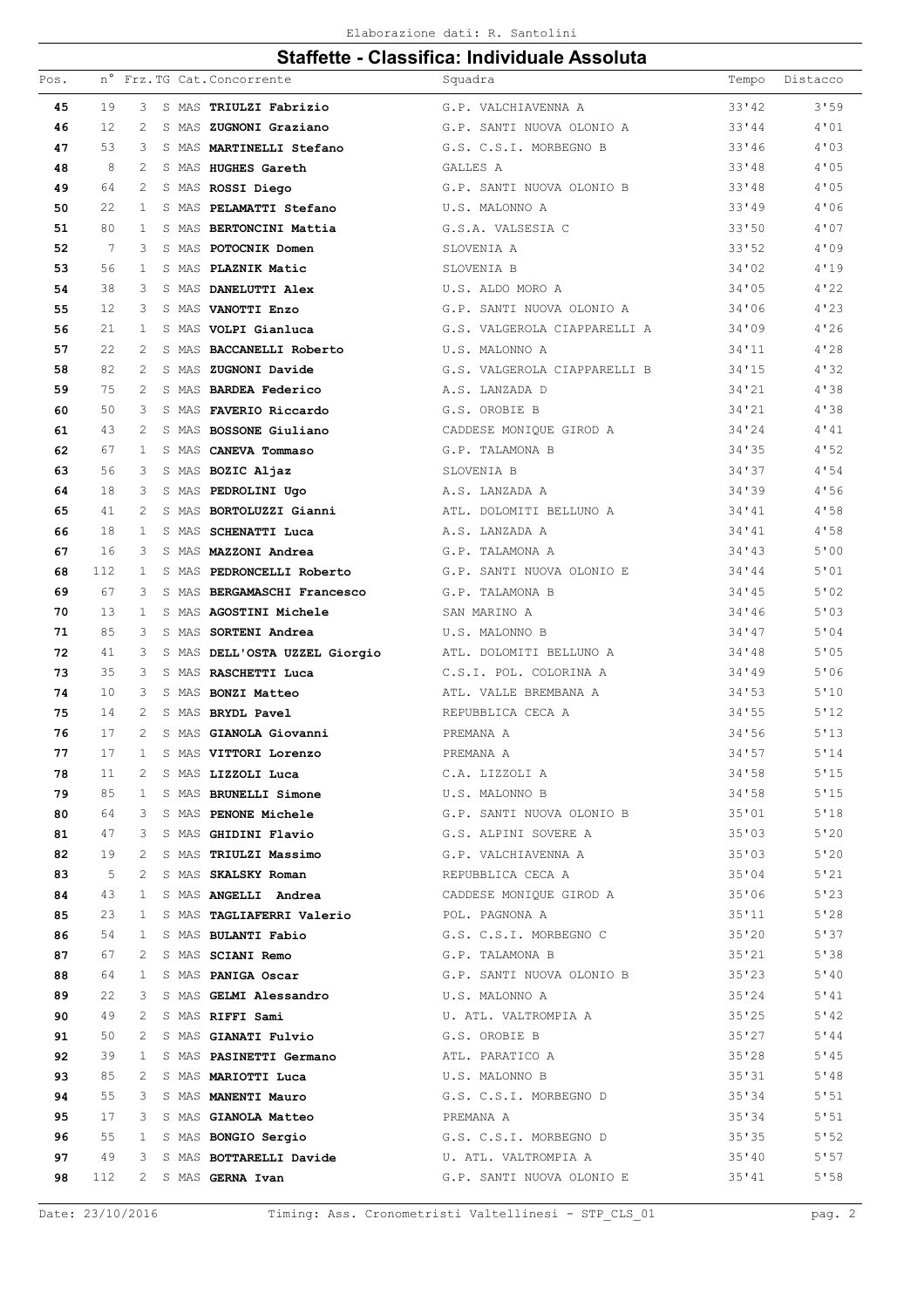| Pos. |     |                |  | n° Frz. TG Cat. Concorrente                      | Squadra                                                                                         | Tempo  | Distacco |
|------|-----|----------------|--|--------------------------------------------------|-------------------------------------------------------------------------------------------------|--------|----------|
| 99   | 16  | 2              |  | S MAS TORRI Maurizio                             | G.P. TALAMONA A                                                                                 | 35'41  | 5'58     |
| 100  | 111 | 3              |  | S MAS MONTI Saverio                              | G.S. C.S.I. MORBEGNO H                                                                          | 35'44  | 6'01     |
| 101  | 56  | 2              |  | S MAS REZAI Bashir                               | SLOVENIA B                                                                                      | 35'44  | 6'01     |
| 102  | 21  | 3              |  | S MAS ACQUISTAPACE Walter                        | G.S. VALGEROLA CIAPPARELLI A                                                                    | 35'19  | 6'06     |
| 103  | 19  | 1              |  | S MAS PANATTI Erik                               | G.P. VALCHIAVENNA A                                                                             | 35'59  | 6'16     |
| 104  | 24  | 3              |  | S MAS FIORENTINI Marino Paolo                    | ATL. CENTRO LARIO A                                                                             | 35'59  | 6'16     |
| 105  | 55  | 2              |  | S MAS BONGIO Fabio                               | G.S. C.S.I. MORBEGNO D                                                                          | 36'00  | 6'17     |
| 106  | 76  | 3              |  | S MAS LERDA Riccardo                             | G.P. VALCHIAVENNA B                                                                             | 36'00  | 6'17     |
| 107  | 47  | $\mathbf{1}$   |  | S MAS MOGNETTI Emilio                            | G.S. ALPINI SOVERE A                                                                            | 36'01  | 6'18     |
| 108  | 91  | 3              |  | S MAS COMPAGNONI Giorgio                         | ATL. ALTA VALTELLINA B                                                                          | 36'06  | 6'23     |
| 109  | 25  | 1              |  | S MAS COMPAGNONI Venenzio                        | ATL. ALTA VALTELLINA A                                                                          | 36'07  | 6'24     |
| 110  | 49  | $\mathbf{1}$   |  | S MAS SEJDANI Mahadi Amen                        | U. ATL. VALTROMPIA A                                                                            | 36'08  | 6'25     |
| 111  | 65  | 3              |  | S MAS BONARDI Manuel                             | G.P. SANTI NUOVA OLONIO C                                                                       | 36'09  | 6'26     |
| 112  | 11  | 3              |  | S MAS LIZZOLI Fausto                             | C.A. LIZZOLI A                                                                                  | 36'12  | 6'29     |
| 113  | 95  | 2              |  | S MAS SPINI Cristian                             | POL. ALBOSAGGIA B                                                                               | 36'14  | 6'31     |
| 114  | 70  | $\mathfrak{D}$ |  | S MAS GIANOLA Enzo                               | PREMANA B                                                                                       | 36'15  | 6'32     |
| 115  | 40  | 1              |  | S MAS CAVAZZI Nicola                             | CASTELRAIDER A                                                                                  | 36'16  | 6'33     |
| 116  | 76  | 2              |  | S MAS TOGNONI Giovanni                           | G.P. VALCHIAVENNA B                                                                             | 36'17  | 6'34     |
| 117  | 23  | $\mathfrak{D}$ |  | S MAS TAGLIAFERRI Claudio                        | POL. PAGNONA A                                                                                  | 36'17  | 6'34     |
| 118  | 42  | 3              |  | S MAS BONANOMI Andrea                            | ARIES COMO ATHLETIC TEAM A                                                                      | 36'18  | 6'35     |
| 119  | 39  | 2              |  | S MAS BONTEMPI Filippo                           | ATL. PARATICO A                                                                                 | 36'22  | 6'39     |
| 120  | 76  | $\mathbf{1}$   |  | S MAS LEVI Carlo                                 | G.P. VALCHIAVENNA B                                                                             | 36'24  | 6'41     |
| 121  | 26  | 1              |  | S MAS TORELLO VIERA Carlo                        | G.S.D. GENZIANELLA A                                                                            | 36'35  | 6'52     |
| 122  | 109 | 3              |  | S MAS GUSMEROLI Egidio                           | G.S. C.S.I. MORBEGNO F                                                                          | 36'35  | 6'52     |
| 123  | 21  | 2              |  | S MAS TARABINI Matteo                            | G.S. VALGEROLA CIAPPARELLI A                                                                    | 36'39  | 6'56     |
| 124  | 132 | 1              |  | S MAS RUFFONI Amos                               | G.P. SANTI NUOVA OLONIO J                                                                       | 36'40  | 6'57     |
| 125  | 33  | $\mathbf{1}$   |  | S MAS CASTELNUOVO Marco                          | G.S.A. COMETA A                                                                                 | 36'41  | 6'58     |
| 126  | 109 | 1              |  | S MAS GUSMEROLI Paolo                            | G.S. C.S.I. MORBEGNO F                                                                          | 36'145 | 7'02     |
| 127  | 65  | 2              |  | S MAS MANCASSOLA Federico                        | G.P. SANTI NUOVA OLONIO C                                                                       | 36'47  | 7'04     |
| 128  | 29  | $\mathbf{1}$   |  | S MAS BONESI Mattia                              | ATL. ALTO LARIO A                                                                               | 36'19  | 7'06     |
| 129  | 134 | 1              |  | S MAS BUZZELLA Mario                             | G.P. SANTI NUOVA OLONIO L                                                                       | 36'52  | 7'09     |
| 130  | 133 | $\mathbf{1}$   |  | S MAS FASCENDINI Fabrizio                        | G.P. SANTI NUOVA OLONIO K                                                                       | 36'54  | 7'11     |
| 131  | 91  | $\overline{c}$ |  | S MAS CARISSIMI Guido                            | ATL. ALTA VALTELLINA B                                                                          | 36'55  | 7'12     |
| 132  | 24  | $\mathbf{1}$   |  | S MAS DE MARIA Davide                            | ATL. CENTRO LARIO A                                                                             | 36'55  | 7'12     |
| 133  | 43  | 3              |  |                                                  | S MAS GIUDICI Marco CADDESE MONIQUE GIROD A 36'57                                               |        | 7'14     |
| 134  | 82  |                |  |                                                  | 1 S MAS CORAZZA Matteo 6.S. VALGEROLA CIAPPARELLI B 36'58                                       |        | 7'15     |
| 135  | 109 | 2              |  |                                                  | S MAS GUSMEROLI Marco G.S. C.S.I. MORBEGNO F 36'59                                              |        | 7'16     |
| 136  | 68  | $\mathbf{1}$   |  | S MAS PAGANONI Dimitri (G.P. TALAMONA C          |                                                                                                 | 37'02  | 7'19     |
| 137  | 91  | $\mathbf{1}$   |  |                                                  | S MAS ZANABONI Luigi ATL. ALTA VALTELLINA B 37'04                                               |        | 7'21     |
| 138  | 102 | $\mathbf{1}$   |  | S MAS SULLI Michele <b>1988</b> U.S. ALDO MORO B | 37'06                                                                                           |        | 7'23     |
| 139  | 134 | 3              |  |                                                  | S MAS MEME Nicola G.P. SANTI NUOVA OLONIO L 37'07                                               |        | 7'24     |
| 140  | 112 | 3              |  |                                                  | S MAS VOLPI Roberto G.P. SANTI NUOVA OLONIO E 37'08                                             |        | 7'25     |
| 141  | 54  | 2              |  |                                                  | S MAS SPEZIALI Valentino G.S. C.S.I. MORBEGNO C 37'11                                           |        | 7'28     |
| 142  | 83  | 1              |  | S MAS PEDROLA Emanuele                           | G.S. VALGEROLA CIAPPARELLI C 37'13                                                              |        | 7'30     |
| 143  | 54  | 3              |  |                                                  | S MAS FRANZI Matteo G.S. C.S.I. MORBEGNO C                                                      | 37'15  | 7'32     |
| 144  | 71  | 3              |  | S MAS GIANOLA Saul <b>Saul</b> PREMANA C         |                                                                                                 | 37'22  | 7'39     |
| 145  | 102 | 2              |  |                                                  | S MAS MICOLI Victor U.S. ALDO MORO B                                                            | 37'24  | 7'41     |
| 146  | 39  | 3              |  |                                                  | S MAS PREMOLI Marco<br>S MAS TASSI Pier Alberto<br>S MAS DELLA RODOLFA Andrea<br>A.S. LANZADA D | 37'25  | 7'42     |
| 147  | 51  | 3              |  |                                                  |                                                                                                 | 37'26  | 7'13     |
| 148  | 75  | 3              |  |                                                  |                                                                                                 | 37'31  | 7'48     |
| 149  | 25  | 3              |  |                                                  | S MAS COMPAGNONI Luciano ATL. ALTA VALTELLINA A                                                 | 37'31  | 7'48     |
| 150  | 18  | 2              |  | S MAS DEL MOLINO Mattia A.S. LANZADA A           |                                                                                                 | 37'31  | 7'48     |
| 151  | 108 | $\mathbf{1}$   |  |                                                  | S MAS ABATE Stefano G.S. C.S.I. MORBEGNO E                                                      | 37'33  | 7:50     |
| 152  | 29  |                |  |                                                  | 3 S MAS MINATTA Roberto ATL. ALTO LARIO A                                                       | 37'36  | 7:53     |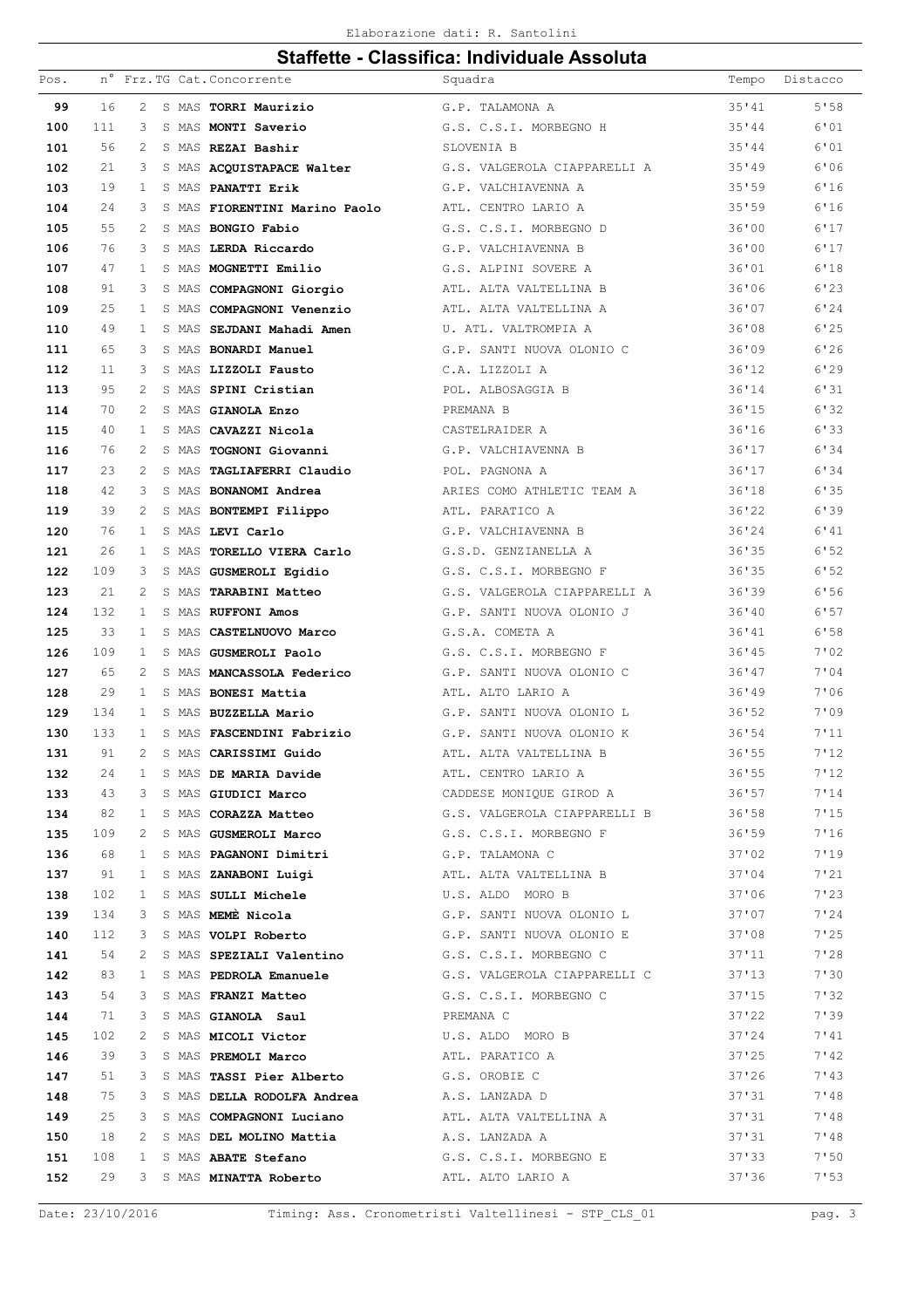| Pos.       |           |                |       | n° Frz.TG Cat. Concorrente   | Squadra                                                                                                                                                                                       | Tempo  | Distacco     |
|------------|-----------|----------------|-------|------------------------------|-----------------------------------------------------------------------------------------------------------------------------------------------------------------------------------------------|--------|--------------|
| 153        | 82        | 3              |       | S MAS MENGHI Daniele         | G.S. VALGEROLA CIAPPARELLI B                                                                                                                                                                  | 37'38  | 7'55         |
| 154        | 111       | $\mathbf{1}$   |       | S MAS DEL NERO Rocco         | G.S. C.S.I. MORBEGNO H                                                                                                                                                                        | 37'39  | 7'56         |
| 155        | 10        | 2              |       | S MAS OPRANDI Simone         | ATL. VALLE BREMBANA A                                                                                                                                                                         | 37'41  | 7'58         |
| 156        | 68        | 3              |       | S MAS GUSMEROLI Davide       | G.P. TALAMONA C                                                                                                                                                                               | 37'42  | 7'59         |
| 157        | 51        | $\overline{c}$ |       | S MAS ROVELLI Giorgio        | G.S. OROBIE C                                                                                                                                                                                 | 37'13  | 8'00         |
| 158        | 86        | $\mathbf{1}$   |       | S MAS CALUFETTI Giacomo      | U.S. MALONNO C                                                                                                                                                                                | 37'13  | 8'00         |
| 159        | 40        | 3              | S MAS | TENNI Renato Zeno            | CASTELRAIDER A                                                                                                                                                                                | 37'144 | 8'01         |
| 160        | 40        | 2              |       | S MAS FANCHETTI Omar         | CASTELRAIDER A                                                                                                                                                                                | 37'46  | 8'03         |
| 161        | 110       | 1              |       | S MAS FUMELLI Moreno         | G.S. C.S.I. MORBEGNO G                                                                                                                                                                        | 37'19  | 8'06         |
| 162        | 26        | 2              | S MAS | <b>GROSSI Michele</b>        | G.S.D. GENZIANELLA A                                                                                                                                                                          | 37'53  | 8'10         |
| 163        | 51        | $\mathbf{1}$   |       | S MAS ROVELLI Ezio           | G.S. OROBIE C                                                                                                                                                                                 | 37'55  | 8'12         |
| 164        | 83        | 3              |       | S MAS PASSERINI Giorgio      | G.S. VALGEROLA CIAPPARELLI C                                                                                                                                                                  | 37'55  | 8'12         |
| 165        | 110       | 2              |       | S MAS DE BIANCHI Luca        | G.S. C.S.I. MORBEGNO G                                                                                                                                                                        | 37'56  | 8'13         |
| 166        | 65        | $\mathbf{1}$   |       | S MAS STREPPARAVA Niccolò    | G.P. SANTI NUOVA OLONIO C                                                                                                                                                                     | 37'59  | 8'16         |
| 167        | 127       | 2              |       | S MAS PANIGA Luigi           | G.S. C.S.I. MORBEGNO I                                                                                                                                                                        | 37'59  | 8'16         |
| 168        | 133       | 2              |       | S MAS SONGINI Raffaele       | G.P. SANTI NUOVA OLONIO K                                                                                                                                                                     | 38'07  | 8'24         |
| 169        | 71        | $\overline{c}$ |       | S MAS FAZZINI Mauro          | PREMANA C                                                                                                                                                                                     | 38'08  | 8'25         |
| 170        | 71        | $\mathbf{1}$   |       | S MAS BERTOLDINI Claudio     | PREMANA C                                                                                                                                                                                     | 38'09  | 8'26         |
| 171        | 13        | 3              | S MAS | GIORGETTI Roberto            | SAN MARINO A                                                                                                                                                                                  | 38'10  | 8'27         |
| 172        | 70        | $\mathbf{1}$   |       | S MAS GIANOLA Domenico       | PREMANA B                                                                                                                                                                                     | 38'15  | 8'32         |
| 173        | 42        | 2              |       | S MAS VITALI Oliviero        | ARIES COMO ATHLETIC TEAM A                                                                                                                                                                    | 38'17  | 8'34         |
| 174        | 52        | $\mathbf{1}$   |       | S MAS TIRABOSCHI Marco       | RECASTELLO RADICI GROUP B                                                                                                                                                                     | 38'24  | 8'41         |
| 175        | 58        | 2              |       | S MAS CARRARA Roberto        | ATL. VALLE BREMBANA B                                                                                                                                                                         | 38'33  | 8'50         |
| 176        | 33        | 3              |       | S MAS GALLI Angelo           | G.S.A. COMETA A                                                                                                                                                                               | 38'35  | 8'52         |
| 177        | 69        | 3              |       | S MAS MAZZONI Aurelio        | G.P. TALAMONA D                                                                                                                                                                               | 38'37  | 8'54         |
| 178        | 92        | 3              |       | S MAS GIANOLI Thomas         | ATL. ALTA VALTELLINA C                                                                                                                                                                        | 38'37  | 8'54         |
| 179        | 124       | 1              |       | S MAS RUFFONI ASHLEY William | G.S. VALGEROLA G                                                                                                                                                                              | 38'39  | 8'56         |
| 180        | 92        | 1              |       | S MAS GRECO Andrea           | ATL. ALTA VALTELLINA C                                                                                                                                                                        | 38'41  | 8'58         |
| 181        | 99        | $\mathbf{1}$   |       | S MAS AILI Tiziano           | C.S.I. POL. COLORINA B                                                                                                                                                                        | 38'41  | 8'58         |
| 182        | 104       | 1              |       | S MAS RAIMONDI Mattia        | CASTELRAIDER B                                                                                                                                                                                | 38'45  | 9'02         |
| 183        | 101       | 2              |       | S MAS GUSMEROLI Filippo      | VETRERIA FANONI C                                                                                                                                                                             | 38'47  | 9'04         |
| 184        | 30        | $\mathbf{1}$   |       | S MAS DELVÒ Paolo            | 2002 MARATHON CLUB A                                                                                                                                                                          | 38'53  | 9'10         |
| 185        | 105       | $\mathbf{1}$   |       | S MAS GIURINI Davide         | G.S. ALPINI SOVERE B                                                                                                                                                                          | 38'55  | 9'12         |
| 186        | 60        | $\mathbf{1}$   |       |                              | S MAS MONACI Claudio ATL. VALLE BREMBANA D                                                                                                                                                    | 38'58  | 9'15         |
| 187        | 111       | 2              |       |                              | S MAS DE AGOSTINI Carlo G.S. C.S.I. MORBEGNO H 38'59                                                                                                                                          |        | 9'16         |
| 188        | 58        |                |       |                              | 1 S MAS BONZI Fausto ATL. VALLE BREMBANA B 39'00                                                                                                                                              |        | 9'17         |
| 189        | 102       | 3              |       |                              | S MAS BELLINA Mattia (U.S. ALDO MORO B<br>39'01                                                                                                                                               |        | 9'18         |
| 190        | 83        | $\overline{2}$ |       |                              | S MAS PIOMBARDI Michele P. G.S. VALGEROLA CIAPPARELLI C 39'02                                                                                                                                 |        | 9'19         |
| 191        | 35        | $\overline{2}$ |       |                              | S MAS PETRELLI Marco C.S.I. POL. COLORINA A                                                                                                                                                   | 39'03  | 9'20         |
| 192<br>193 | 52<br>61  | 3<br>3         |       |                              | S MAS OCCIONI Giuliano RECASTELLO RADICI GROUP B 39'06                                                                                                                                        |        | 9'23<br>9'25 |
|            |           |                |       |                              | S MAS LIZZOLI Giacomino C.A. LIZZOLI B 39'08<br>S MAS CANCLINI Fabio G.P. SANTI NUOVA OLONIO L 39'09                                                                                          |        | 9'26         |
| 194        | 134<br>68 | 2<br>2         |       |                              | S MAS ANGELINI Andrea G.P. TALAMONA C                                                                                                                                                         | 39'10  | 9'27         |
| 195<br>196 | 113       | 3              |       |                              |                                                                                                                                                                                               |        | 9'27         |
| 197        | 75        | $\mathbf{1}$   |       |                              | S MAS SALICE Mirco<br>S MAS SALICE Mirco<br>S MAS GIORDANI Massimo<br>A.S. LANZADA D<br>39'12                                                                                                 |        | 9'29         |
| 198        | 87        | 3              |       |                              | 39'13<br>S MAS BONOMELLI Luca U.S. MALONNO D                                                                                                                                                  |        | 9'30         |
| 199        | 125       | $\mathbf{1}$   |       |                              | S MAS MARTINALLI Saverio G.S. VALGEROLA CIAPPARELLI H 39'14                                                                                                                                   |        | 9'31         |
| 200        | 24        | $\overline{2}$ |       |                              | S MAS TORRI Andrea ATL. CENTRO LARIO A                                                                                                                                                        | 39'14  | 9'31         |
| 201        | 126       |                |       |                              | 1 S MAS MARIOTTI Raffaele U.S. MALONNO E                                                                                                                                                      |        | 9'32         |
| 202        | 88        | 1              |       |                              |                                                                                                                                                                                               |        | 9'33         |
| 203        | 116       | 3              |       |                              |                                                                                                                                                                                               |        | 9'35         |
| 204        | 95        | $\mathbf{1}$   |       |                              | S MAS MARIOTTI Raffaele<br>S MAS MUTTONI Gianbattista<br>S MAS CIAPONI Alan<br>S MAS CIAPONI Alan<br>S MAS VANOTTI Marco<br>POL. ALBOSAGGIA B<br>POL. ALBOSAGGIA B<br>39'18<br>39'18<br>39'18 |        | 9'35         |
| 205        | 26        | 3              |       |                              | S MAS LUZZI Alberto G.S.D. GENZIANELLA A 39'21                                                                                                                                                |        | 9'38         |
| 206        |           |                |       |                              | 77 1 S MAS PAGGI Alessandro G.P. VALCHIAVENNA C                                                                                                                                               | 39'23  | 9'40         |
|            |           |                |       |                              |                                                                                                                                                                                               |        |              |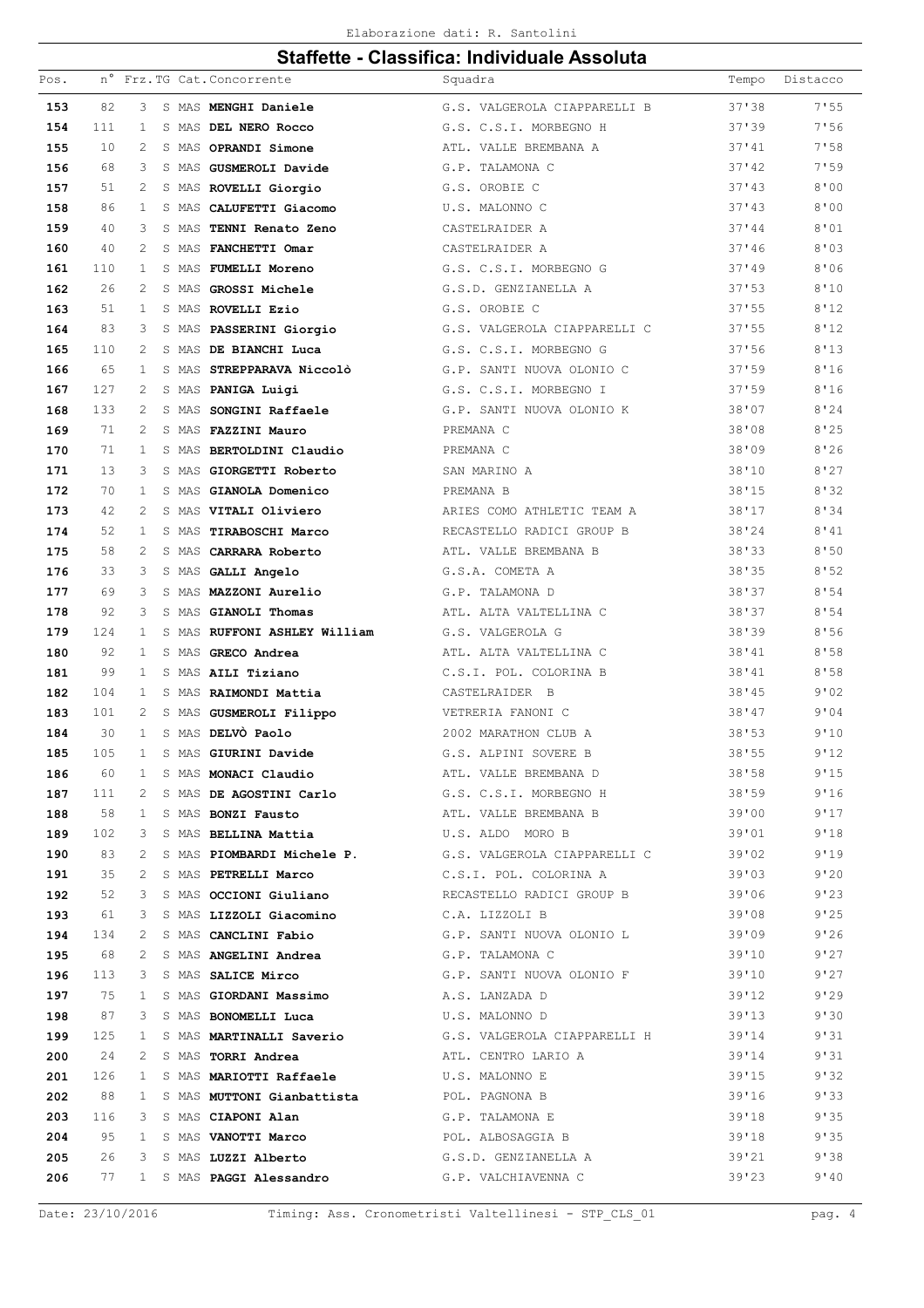#### Elaborazione dati: R. Santolini

|      |     |                |  |                                 | Ulahulut - Ulassinca. Muhimuudit Assonula                                                   |       |          |
|------|-----|----------------|--|---------------------------------|---------------------------------------------------------------------------------------------|-------|----------|
| Pos. |     |                |  | n° Frz.TG Cat. Concorrente      | Squadra                                                                                     | Tempo | Distacco |
| 207  | 88  | 3              |  | S MAS TAGLIAFERRI Gilberto      | POL. PAGNONA B                                                                              | 39'24 | 9'41     |
| 208  | 69  | 1              |  | S MAS TIRINZONI Enrico          | G.P. TALAMONA D                                                                             | 39'27 | 9'44     |
| 209  | 110 | 3              |  | S MAS CIABARRI Michele          | G.S. C.S.I. MORBEGNO G                                                                      | 39'35 | 9'52     |
| 210  | 130 | 1              |  | S MAS <b>BIANCHINI Oliviero</b> | G.S. C.S.I. MORBEGNO L                                                                      | 39'35 | 9'52     |
| 211  | 116 | 2              |  | S MAS MAZZONI Marco             | G.P. TALAMONA E                                                                             | 39'35 | 9'52     |
| 212  | 117 | 1              |  | S MAS <b>BORROMINI Sandro</b>   | G.P. TALAMONA F                                                                             | 39'42 | 9'59     |
| 213  | 73  | 1              |  | S MAS BERRA Giacomo             | A.S. LANZADA B                                                                              | 39'44 | 10'01    |
| 214  | 32  | 2              |  | S MAS DE DONATI Cesare          | MERA ATHLETIC CLUB A                                                                        | 39'46 | 10'03    |
| 215  | 23  | 3              |  | S MAS ARTUSI Ezio               | POL. PAGNONA A                                                                              | 39'46 | 10'03    |
| 216  | 89  | 2              |  | S MAS TAGLIAFERRI Daniele       | POL. PAGNONA C                                                                              | 39'48 | 10'05    |
| 217  | 72  | 1              |  | S MAS CODEGA Gianni             | PREMANA D                                                                                   | 39'50 | 10'07    |
| 218  | 92  | 2              |  | S MAS GRECO Matteo              | ATL. ALTA VALTELLINA C                                                                      | 39'50 | 10'07    |
| 219  | 105 | 3              |  | S MAS PATELLI Marcello          | G.S. ALPINI SOVERE B                                                                        | 39'50 | 10'07    |
| 220  | 72  | 2              |  | S MAS BELLATI Maurizio          | PREMANA D                                                                                   | 39'51 | 10'08    |
| 221  | 145 | 2              |  | S MAS MARTINELLI Giordano       | G.S. C.S.I. MORBGENO S                                                                      | 39'56 | 10'13    |
| 222  | 86  | 2              |  | S MAS SALVADORI Mauro           | U.S. MALONNO C                                                                              | 39'57 | 10'14    |
| 223  | 93  | 3              |  | S MAS FRANZINI Fabrizio         | ATL. ALTA VALTELLINA D                                                                      | 39'57 | 10'14    |
| 224  | 34  | 2              |  | S MAS FUMASONI Luca             | PT SKYRUNNING A                                                                             | 39'59 | 10'16    |
| 225  | 87  | 2              |  | S MAS PASINETTI Renato          | U.S. MALONNO D                                                                              | 40'02 | 10'19    |
| 226  | 116 | 1              |  | S MAS MARTINOLI Marco           | G.P. TALAMONA E                                                                             | 40'04 | 10'21    |
| 227  | 52  | 2              |  | S MAS POLI Francesco            | RECASTELLO RADICI GROUP B                                                                   | 40'05 | 10'22    |
| 228  | 25  | 2              |  | S MAS BERTOLINA Ezio            | ATL. ALTA VALTELLINA A                                                                      | 40'07 | 10'24    |
| 229  | 90  | 1              |  | S MAS <b>ARTUSI Ambrogio</b>    | POL. PAGNONA D                                                                              | 40'07 | 10'24    |
| 230  | 96  | 1              |  | S MAS RAVA Daniele              | ATL. ALTO LARIO B                                                                           | 40'08 | 10'25    |
| 231  | 130 | 2              |  | S MAS NAVA Massimo              | G.S. C.S.I. MORBEGNO L                                                                      | 40'09 | 10'26    |
| 232  | 79  | 1              |  | S MAS PORTIGLIOTTI Marino       | G.S.A. VALSESIA B                                                                           | 40'11 | 10'28    |
| 233  | 148 | 1              |  | S MAS ACQUISTAPACE Diego        | G.S. C.S.I. MORBEGNO V                                                                      | 40'11 | 10'28    |
| 234  | 126 | 3              |  | S MAS MARIOTTI Gabriele         | U.S. MALONNO E                                                                              | 40'12 | 10'29    |
| 235  | 140 | 2              |  | S MAS OREGGIONI Matteo          | G.S. C.S.I. MORBEGNO P                                                                      | 40'13 | 10'30    |
| 236  | 69  | 2              |  | S MAS GUSMEROLI Amos            | G.P. TALAMONA D                                                                             | 40'16 | 10'33    |
| 237  | 143 | $\mathbf{1}$   |  | S MAS LEONI Stefano             | G.P. SANTI NUOVA OLONIO N                                                                   | 40'17 | 10'34    |
| 238  | 31  | $\mathbf{1}$   |  | S MAS BETTIGA Sebastian         | RUNNERS COLICO A                                                                            | 40'19 | 10'36    |
| 239  | 108 | $\overline{2}$ |  | S MAS CANEVA Leonardo           | G.S. C.S.I. MORBEGNO E                                                                      | 40'19 | 10'36    |
| 240  | 42  | $\mathbf{1}$   |  |                                 | S MAS MASCETTI Andrea ARIES COMO ATHLETIC TEAM A 40'20                                      |       | 10'37    |
| 241  | 136 | $2 -$          |  |                                 | S MAS MALGESINI Pierluigi G.S. VALGEROLA CIAPPARELLI K 40'21                                |       | 10'38    |
| 242  | 89  | $\mathbf{1}$   |  | S MAS RIVA Matteo               | POL. PAGNONA C                                                                              | 40'21 | 10'38    |
| 243  | 35  | $\mathbf{1}$   |  |                                 | S MAS BORELLINI Marco C.S.I. POL. COLORINA A 40'25                                          |       | 10'42    |
| 244  | 96  | 2              |  |                                 | 40'25<br>S MAS SOLDATI Elia (1994) ATL. ALTO LARIO B                                        |       | 10'12    |
| 245  | 128 | $\mathbf{1}$   |  |                                 | S MAS BARLASCINI Mario 6.S. C.S.I. MORBEGNO J 40'30                                         |       | 10'47    |
| 246  | 137 | 1              |  |                                 | S MAS GUSMEROLI Stefano G.S. C.S.I. MORBEGNO M 40'32                                        |       | 10'49    |
| 247  | 60  | 2              |  |                                 | S MAS REGAZZONI Omar Math ATL. VALLE BREMBANA D<br>40'32                                    |       | 10'49    |
| 248  | 44  | $\mathbf{1}$   |  |                                 | S MAS ACERBONI Angelo POL. BELLANO GALPERTI GROUP A 40'33                                   |       | 10'50    |
| 249  | 130 | 3              |  |                                 | S MAS ANGELINI Sergio G.S. C.S.I. MORBEGNO L                                                | 40'33 | 10'50    |
| 250  | 118 | 1              |  |                                 | S MAS SPINI Daniele G.P. TALAMONA G                                                         | 40'34 | 10'51    |
| 251  | 46  | 3              |  |                                 | S MAS OLIVA Davide ARDENNO SPORTIVA A 40'36                                                 |       | 10'53    |
| 252  | 129 | $\mathbf{1}$   |  |                                 | S MAS GIOVANNONI Simone G.S. C.S.I. MORBEGNO K 40'36                                        |       | 10'53    |
| 253  | 145 | 3              |  | S MAS FRATE Fabrizio            | G.S. C.S.I. MORBGENO S 40'38                                                                |       | 10'55    |
| 254  | 121 | 2              |  |                                 |                                                                                             | 40'39 | 10'56    |
| 255  | 45  | 3              |  |                                 | S MAS MARTINOLI Simone G.P. VALCHIAVENNA E<br>S MAS ORLANDIARRIGONI Gabriele TEAM PASTURO A | 40'41 | 10'58    |
| 256  | 58  | 3              |  |                                 | S MAS GABOARDI Diego $ATL$ . VALLE BREMBANA B $40'41$                                       |       | 10'58    |
| 257  | 66  | 1              |  |                                 | S MAS FRATE Massimo G.P. SANTI NUOVA OLONIO D 40'47                                         |       | 11'04    |
| 258  | 99  | 2              |  |                                 | S MAS PIZZINI Stefano C.S.I. POL. COLORINA B 40'48                                          |       | 11'05    |
| 259  | 30  | 3              |  | S MAS SARTORI Giuliano          | 2002 MARATHON CLUB A                                                                        | 40'38 | 11'05    |
| 260  | 117 | 3              |  | S MAS BARRI Corrado             | G.P. TALAMONA F                                                                             | 40'19 | 11'06    |
|      |     |                |  |                                 |                                                                                             |       |          |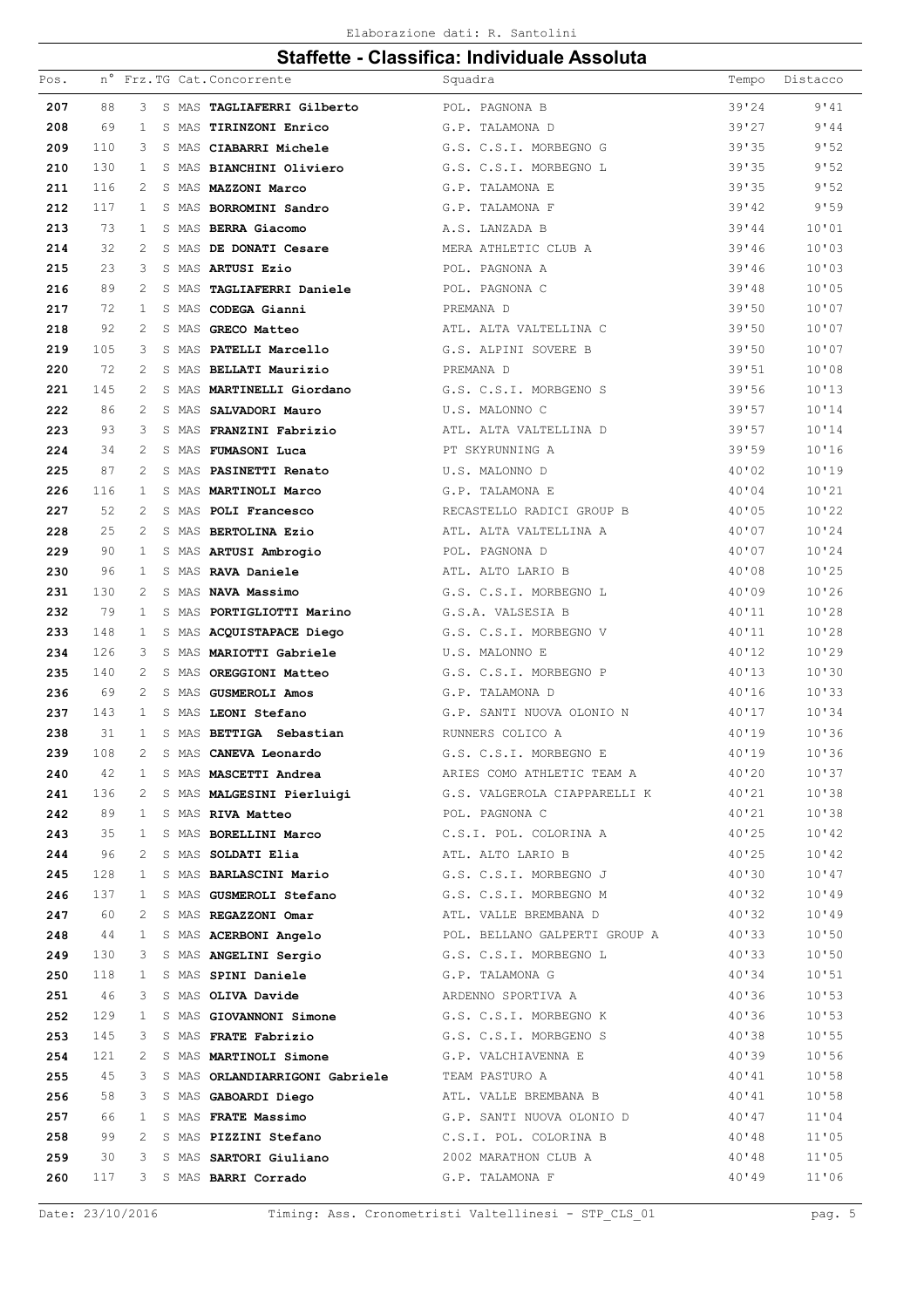#### Elaborazione dati: R. Santolini

| Pos. |     |                |  | n° Frz.TG Cat. Concorrente                     | Squadra                                                                                              | Tempo          | Distacco |
|------|-----|----------------|--|------------------------------------------------|------------------------------------------------------------------------------------------------------|----------------|----------|
| 261  | 133 | 3              |  | S MAS FUMAGALLI Giuseppe                       | G.P. SANTI NUOVA OLONIO K                                                                            | 40'50          | 11'07    |
| 262  | 104 | 3              |  | S MAS CURIONI Marco                            | CASTELRAIDER B                                                                                       | 40'50          | 11'07    |
| 263  | 120 | 1              |  | S MAS GIANOLA Daniele                          | PREMANA E                                                                                            | 40'52          | 11'09    |
| 264  | 74  | 2              |  | S MAS PEDRAZZOLI Vittorio                      | A.S. LANZADA C                                                                                       | 40'56          | 11'13    |
| 265  | 86  | 3              |  | S MAS CICCI Lino                               | U.S. MALONNO C                                                                                       | 40'57          | 11'14    |
| 266  | 79  | 3              |  | S MAS PASTORE Marco                            | G.S.A. VALSESIA B                                                                                    | 41'00          | 11'17    |
| 267  | 70  | 3              |  | S MAS FAZZINI Denis                            | PREMANA B                                                                                            | 41'05          | 11'22    |
| 268  | 127 | 1              |  | S MAS PERLINI Matteo                           | G.S. C.S.I. MORBEGNO I                                                                               | 41'07          | 11'24    |
| 269  | 108 | 3              |  | S MAS BONGIO Marco                             | G.S. C.S.I. MORBEGNO E                                                                               | 41'16          | 11'33    |
| 270  | 128 | 3              |  | S MAS DONÀ Paolo G.                            | G.S. C.S.I. MORBEGNO J                                                                               | 41'17          | 11'34    |
| 271  | 127 | 3              |  |                                                | G.S. C.S.I. MORBEGNO I                                                                               | 41'17          | 11'34    |
| 272  | 118 | 2              |  | S MAS RUFFONI Gianpaolo<br>S MAS VOLA Riccardo | G.P. TALAMONA G                                                                                      | 41'17          | 11'34    |
|      | 30  |                |  |                                                |                                                                                                      |                |          |
| 273  |     | 2              |  | S MAS CAPRARI Simone                           | 2002 MARATHON CLUB A<br>G.S. C.S.I. MORBEGNO R                                                       | 41'25<br>41'27 | 11'42    |
| 274  | 144 | 1              |  | S MAS TONDINI Pierluigi                        |                                                                                                      |                | 11'44    |
| 275  | 37  | 2              |  | S MAS VILLA Marco                              | VETRERIA FANONI A                                                                                    | 41'29          | 11'46    |
| 276  | 45  | $\mathbf{1}$   |  | S MAS ORLANDI Massimiliano                     | TEAM PASTURO A                                                                                       | 41'31          | 11'18    |
| 277  | 98  | 2              |  | S MAS LISIGNOLI Franco                         | MERA ATHLETIC CLUB B                                                                                 | 41'32          | 11'49    |
| 278  | 78  | $\mathbf{1}$   |  | S MAS BIANCHI Marco                            | G.P. VALCHIAVENNA D                                                                                  | 41'33          | 11'50    |
| 279  | 32  | 3              |  | S MAS MAZZONI Donato                           | MERA ATHLETIC CLUB A                                                                                 | 41'34          | 11'51    |
| 280  | 119 | 1              |  | S MAS DE MEO Sergio                            | G.P. TALAMONA H                                                                                      | 41'35          | 11'52    |
| 281  | 79  | 2              |  | S MAS CONSOLI Lorenzo                          | G.S.A. VALSESIA B                                                                                    | 41'37          | 11'54    |
| 282  | 89  | 3              |  | S MAS BUTTERA Fabio                            | POL. PAGNONA C                                                                                       | 41'43          | 12'00    |
| 283  | 139 | 1              |  | S MAS CALIGARI Alessandro                      | G.S. C.S.I. MORBEGNO O                                                                               | 41'49          | 12'06    |
| 284  | 129 | 3              |  | S MAS LEONI Carlo                              | G.S. C.S.I. MORBEGNO K                                                                               | 41'50          | 12'07    |
| 285  | 34  | $\mathbf{1}$   |  | S MAS AILI Giovanni                            | PT SKYRUNNING A                                                                                      | 41'53          | 12'10    |
| 286  | 45  | 2              |  | S MAS INVERNIZZI Franco                        | TEAM PASTURO A                                                                                       | 41'54          | 12'11    |
| 287  | 62  | 1              |  | S MAS ARRIGONI Stefano                         | C.A. LIZZOLI C                                                                                       | 41'59          | 12'16    |
| 288  | 121 | $\mathbf{1}$   |  | S MAS LEVI Emanuele                            | G.P. VALCHIAVENNA E                                                                                  | 42'01          | 12'18    |
| 289  | 60  | 3              |  | S MAS MONACI Sergio                            | ATL. VALLE BREMBANA D                                                                                | 42'02          | 12'19    |
| 290  | 73  | 2              |  | S MAS NANI Gian Luca                           | A.S. LANZADA B                                                                                       | 42'06          | 12'23    |
| 291  | 128 | 2              |  | S MAS CERRI Giuseppe                           | G.S. C.S.I. MORBEGNO J                                                                               | 42'07          | 12'24    |
| 292  | 107 | $\mathbf{1}$   |  | S MAS MERLI Luciano                            | S.A. VALCHIESE B                                                                                     | 42'07          | 12'24    |
| 293  | 20  | $\overline{c}$ |  | S MAS ROSSI Otaldo                             | G.S.A. VALSESIA A                                                                                    | 42'11          | 12'28    |
| 294  | 61  | 1              |  |                                                | S MAS BASSU Efisio Luigi C.A. LIZZOLI B                                                              | 42'11          | 12'28    |
| 295  | 99  | 3              |  |                                                | S MAS BIGIOTTI Alex C.S.I. POL. COLORINA B                                                           | 42'13          | 12'30    |
| 296  | 132 | $2^{\circ}$    |  |                                                | S MAS RONCONI Christian G.P. SANTI NUOVA OLONIO J 42'13                                              |                | 12'30    |
| 297  | 47  | 2              |  |                                                | S MAS GERVASONI Gabriele G.S. ALPINI SOVERE A<br>42'13                                               |                | 12'30    |
| 298  | 136 | $\mathbf{1}$   |  |                                                | S MAS TARABINI Salvatore G.S. VALGEROLA CIAPPARELLI K 42'14                                          |                | 12'31    |
| 299  | 66  | 3              |  |                                                | S MAS CONSONNI Giuseppe 6.P. SANTI NUOVA OLONIO D 42'15                                              |                | 12'32    |
| 300  | 78  | 2              |  |                                                | 42'16<br>S MAS FAGETTI Jamako (G.P. VALCHIAVENNA D                                                   |                | 12'33    |
| 301  | 113 | 2              |  |                                                | S MAS GUIDI Andrea G.P. SANTI NUOVA OLONIO F 42'26                                                   |                | 12'43    |
| 302  | 145 | $\mathbf{1}$   |  |                                                | S MAS ROVEDATTI Roberto G.S. C.S.I. MORBGENO S 42'26                                                 |                | 12'13    |
| 303  | 13  | 2              |  | S MAS LLIE Laurentiu                           | SAN MARINO A                                                                                         | 42'27          | 12'44    |
| 304  | 32  | $\mathbf{1}$   |  |                                                | S MAS CURTONI Gianni<br>S MAS BOVINO Giuseppe<br>POL. PAGNONA D                                      | 42'29          | 12'46    |
| 305  | 90  | $\mathbf{3}$   |  |                                                |                                                                                                      | 42'30          | 12'17    |
| 306  | 146 | $\mathbf{3}$   |  | S MAS TARCA Bruno                              | G.S. C.S.I. MORBEGNO T                                                                               | 42'30          | 12'47    |
| 307  | 146 | 2              |  |                                                | S MAS CIAPPONI Daniele G.S. C.S.I. MORBEGNO T                                                        | 42'31          | 12'48    |
| 308  | 98  | $\mathbf{1}$   |  |                                                | S MAS CANTINI Diego MERA ATHLETIC CLUB B                                                             | 42'33          | 12'50    |
| 309  | 73  | 3              |  |                                                | S MAS ROSSI Enzo<br>S MAS ROSSI Enzo<br>S MAS ESPOSTO Leonardo<br>G.P. SANTI NUOVA OLONIO M<br>42'40 |                | 12'51    |
| 310  | 142 | $\mathbf{1}$   |  |                                                |                                                                                                      |                | 12'57    |
| 311  | 88  | 2              |  |                                                | S MAS FAZZINI Nilo POL. PAGNONA B                                                                    | 42'11          | 12'58    |
| 312  | 106 | $\mathbf{1}$   |  |                                                | S MAS BENTIVOGLIO Mauro G.S. ALPINI SOVERE C                                                         | $42'$ 42       | 12'59    |
| 313  | 120 | 3              |  | S MAS BERTOLDINI Giovanni PREMANA E            |                                                                                                      | 42'146         | 13'03    |
| 314  | 74  | 1              |  | S MAS LANZINI Alessandro                       | A.S. LANZADA C                                                                                       | 42'47          | 13'04    |
|      |     |                |  |                                                |                                                                                                      |                |          |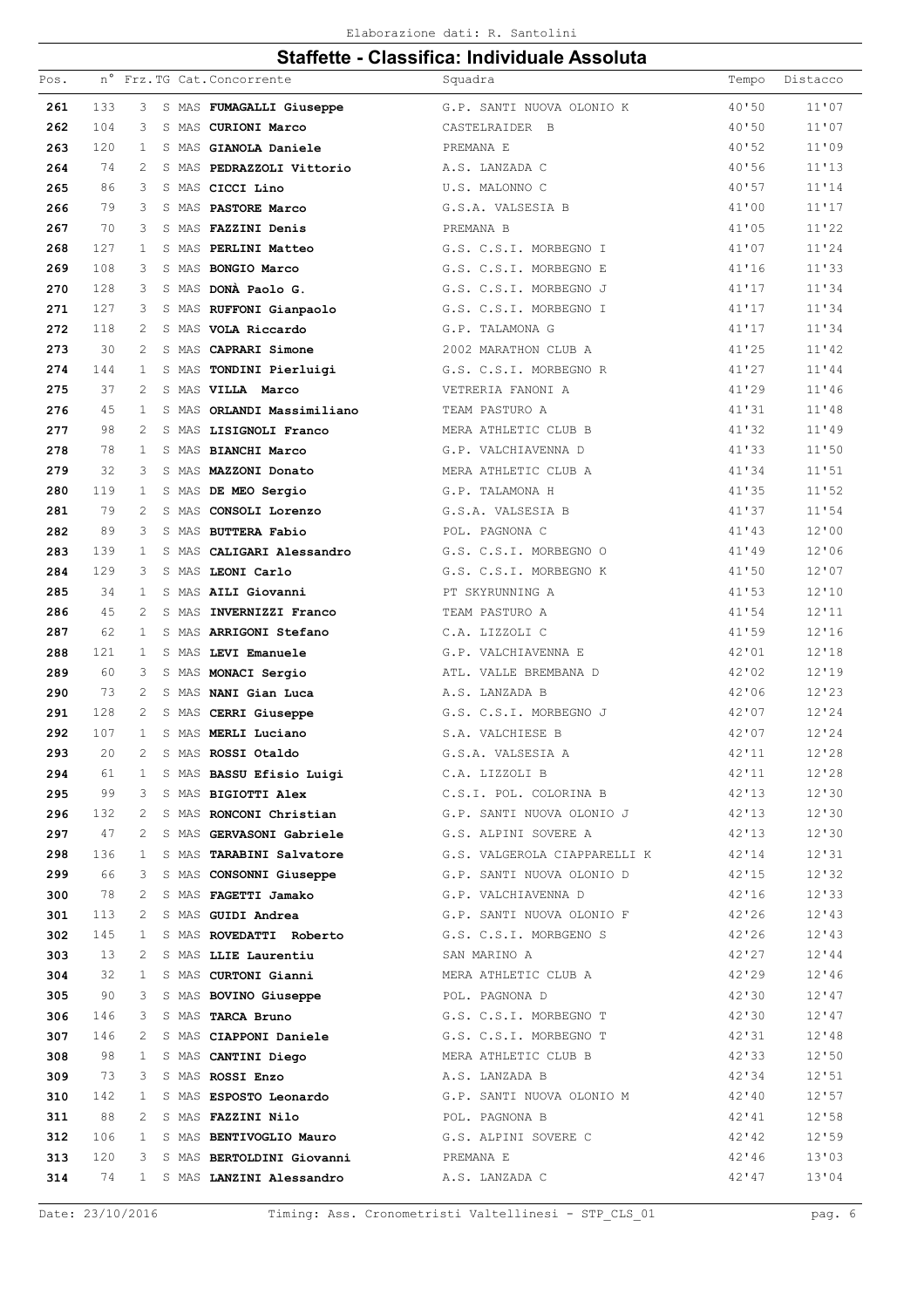| Pos.       |           |                   |  | n° Frz.TG Cat. Concorrente                                      | Squadra                                                     | Tempo          | Distacco       |
|------------|-----------|-------------------|--|-----------------------------------------------------------------|-------------------------------------------------------------|----------------|----------------|
| 315        | 122       | 3                 |  | S MAS SANSI Davide                                              | G.S. VALGEROLA CIAPPARELLI E                                | 42'49          | 13'06          |
| 316        | 62        | 3                 |  | S MAS ALIPRANDI Dario                                           | C.A. LIZZOLI C                                              | 42'51          | 13'08          |
| 317        | 93        | 2                 |  | S MAS BORDONI Stefano                                           | ATL. ALTA VALTELLINA D                                      | 42'52          | 13'09          |
| 318        | 117       | 2                 |  | S MAS VAIRETTI Matteo                                           | G.P. TALAMONA F                                             | 42'54          | 13'11          |
| 319        | 33        | 2                 |  | S MAS FORNI Riccardo                                            | G.S.A. COMETA A                                             | 42'54          | 13'11          |
| 320        | 131       | $\mathbf{1}$      |  | S MAS LIGARI Armando                                            | G.P. SANTI NUOVA OLONIO I                                   | 42'55          | 13'12          |
| 321        | 107       | 2                 |  | S MAS COLÒ Ennio                                                | S.A. VALCHIESE B                                            | 42'58          | 13'15          |
| 322        | 148       | 2                 |  | S MAS RAPELLA Peppino                                           | G.S. C.S.I. MORBEGNO V                                      | 42'58          | 13'15          |
| 323        | 140       | 1                 |  | S MAS SCOTTI Riccardo                                           | G.S. C.S.I. MORBEGNO P                                      | 42'58          | 13'15          |
| 324        | 137       | 2                 |  | S MAS SPEZIALE Paolo                                            | G.S. C.S.I. MORBEGNO M                                      | 43'01          | 13'18          |
| 325        | 138       | $\mathbf{1}$      |  | S MAS FIORESE Armando                                           | G.S. C.S.I. MORBEGNO N                                      | 43'06          | 13'23          |
| 326        | 77        | 3                 |  | S MAS SUCCETTI Claudio                                          | G.P. VALCHIAVENNA C                                         | 43'08          | 13'25          |
| 327        | 124       | 3                 |  | S MAS MATTARUCCHI Francesco                                     | G.S. VALGEROLA G                                            | 43'09          | 13'26          |
| 328        | 57        | 3                 |  | S MAS LEWIS Arwel                                               | GALLES B                                                    | 43'11          | 13'28          |
| 329        | 95        | 3                 |  | S MAS FUMASONI Andrea                                           | POL. ALBOSAGGIA B                                           | 43'12          | 13'29          |
| 330        | 77        | $\overline{c}$    |  | S MAS MOLTENI Stefano                                           | G.P. VALCHIAVENNA C                                         | 43'18          | 13'35          |
| 331        | 93        | $\mathbf{1}$      |  | S MAS BORDONI Paolo Carlo                                       | ATL. ALTA VALTELLINA D                                      | 43'21          | 13'38          |
| 332        | 131       | 3                 |  | S MAS TANGHERLONI Giuseppe                                      | G.P. SANTI NUOVA OLONIO I                                   | 43'22          | 13'39          |
| 333        | 57        | $\overline{c}$    |  | S MAS WOODS Adrian                                              | <b>GALLES B</b>                                             | 43'26          | 13'43          |
| 334        | 62        | 2                 |  | S MAS COLOMBO Paolo                                             | C.A. LIZZOLI C                                              | 43'33          | 13'50          |
| 335        | 144       | 3                 |  | S MAS POLI Paolo                                                | G.S. C.S.I. MORBEGNO R                                      | 43'37          | 13'54          |
| 336        | 139       | 2                 |  | S MAS GADOLA Giulio                                             | G.S. C.S.I. MORBEGNO O                                      | 43'39          | 13'56          |
| 337        | 105       | 2                 |  | S MAS VIGANI Nicola                                             | G.S. ALPINI SOVERE B                                        | 43'39          | 13'56          |
| 338        | 100       | 2                 |  | S MAS GIANATTI Diego                                            | VETRERIA FANONI B                                           | 43'41          | 13'58          |
| 339        | 78        | 3                 |  | S MAS DELLA PEDRINA Paolo                                       | G.P. VALCHIAVENNA D                                         | 43'43          | 14'00          |
| 340        | 123       | 2                 |  | S MAS MELE Attilio                                              | G.S. VALGEROLA CIAPPARELLI F                                | 43'45          | 14'02          |
| 341        | 104       | 2                 |  | S MAS NANA Franco                                               | CASTELRAIDER B                                              | 43'45          | 14'02          |
| 342        | 98        | 3                 |  | S MAS SANGALLI Paolo                                            | MERA ATHLETIC CLUB B                                        | 43'48          | 14'05          |
| 343        | 138       | 3                 |  | S MAS BERTOLA Mauro                                             | G.S. C.S.I. MORBEGNO N                                      | 43'50          | 14'07          |
| 344        | 46        | 2                 |  | S MAS OLIVA Maurizio                                            | ARDENNO SPORTIVA A                                          | 43'54          | 14'11          |
| 345        | 29        | 2                 |  | S MAS PRADELLA Cristian                                         | ATL. ALTO LARIO A                                           | 44'03          | 14'20          |
| 346        | 139       | 3                 |  | S MAS FABANI Gabriele                                           | G.S. C.S.I. MORBEGNO O                                      | 44'05          | 14'22          |
| 347        | 120       | $\overline{2}$    |  | S MAS POMONI Oscar                                              | PREMANA E                                                   | 44'05          | 14'22          |
| 348        | 44        | 2                 |  | S MAS <b>VITALI Alessandro</b><br>S MAS <b>MOTTOLINI Diego</b>  | POL. BELLANO GALPERTI GROUP A                               | 44'06          | 14'23          |
| 349        | 142       | 2                 |  |                                                                 | G.P. SANTI NUOVA OLONIO M 44'12                             |                | 14'29          |
| 350        | 147       | $\mathbf{1}$      |  |                                                                 | S MAS ACQUISTAPACE Maurizio G.S. C.S.I. MORBEGNO U 44'13    |                | 14'30          |
| 351<br>352 | 126<br>87 | 2<br>$\mathbf{1}$ |  | S MAS ZENONI Michele<br>S MAS MAFFESSOLI Massimo U.S. MALONNO D | U.S. MALONNO E                                              | 44'13<br>44'17 | 14'30<br>14'34 |
| 353        | 131       | 2                 |  |                                                                 | S MAS CANCLINI Ubaldo G.P. SANTI NUOVA OLONIO I 44'19       |                | 14'36          |
| 354        | 28        | 1                 |  | S MAS SPINI Gabriele                                            | POL. ALBOSAGGIA A                                           | 44'41          | 14'58          |
| 355        | 31        | 2                 |  | S MAS RASCHETTI Ramon NUNNERS COLICO A                          |                                                             | 44'41          | 14'58          |
| 356        | 142       | 3                 |  |                                                                 | S MAS SAOUDI Taoufiq 6.P. SANTI NUOVA OLONIO M 44'43        |                | 15'00          |
| 357        | 125       | 3                 |  |                                                                 | S MAS MARTINALLI Stefano G.S. VALGEROLA CIAPPARELLI H 44'47 |                | 15'04          |
| 358        | 63        | 2                 |  | S MAS MALESI Battista C.A. LIZZOLI D                            |                                                             | 44'49          | 15'06          |
| 359        | 97        | 3                 |  | S MAS PRUNERI Davide                                            | 2002 MARATHON CLUB B                                        | 44'59          | 15'16          |
| 360        | 46        | 1                 |  | S MAS <b>BIASINI Marco</b>                                      | ARDENNO SPORTIVA A                                          | 45'00          | 15'17          |
| 361        | 28        | 2                 |  | S MAS MATTIUSSI Fabio                                           | POL. ALBOSAGGIA A                                           | 45'10          | 15'27          |
| 362        | 129       | 2                 |  |                                                                 | S MAS BONACINA Silvio G.S. C.S.I. MORBEGNO K                | 45'13          | 15'30          |
| 363        | 138       | 2                 |  |                                                                 | S MAS CARGANICO Antonio G.S. C.S.I. MORBEGNO N              | 45'14          | 15'31          |
| 364        | 123       | $\mathbf{1}$      |  |                                                                 | S MAS BRIOSCHI Ruggero G.S. VALGEROLA CIAPPARELLI F 45'15   |                | 15'32          |
| 365        | 66        | 2                 |  |                                                                 | S MAS GUSMEROLI Corrado G.P. SANTI NUOVA OLONIO D           | 45'16          | 15'33          |
| 366        | 74        | 3                 |  | S MAS PEDRAZZOLI Marco A.S. LANZADA C                           |                                                             | 45'21          | 15'38          |
| 367        | 63        | 1                 |  | S MAS FREDDI Marco                                              | C.A. LIZZOLI D                                              | 45'31          | 15'38          |
| 368        | 149       | $\mathbf{2}$      |  |                                                                 | S MAS RUFFONI Giovanni G.S. C.S.I. MORBEGNO Z               | 45'35          | 15'52          |
|            |           |                   |  |                                                                 |                                                             |                |                |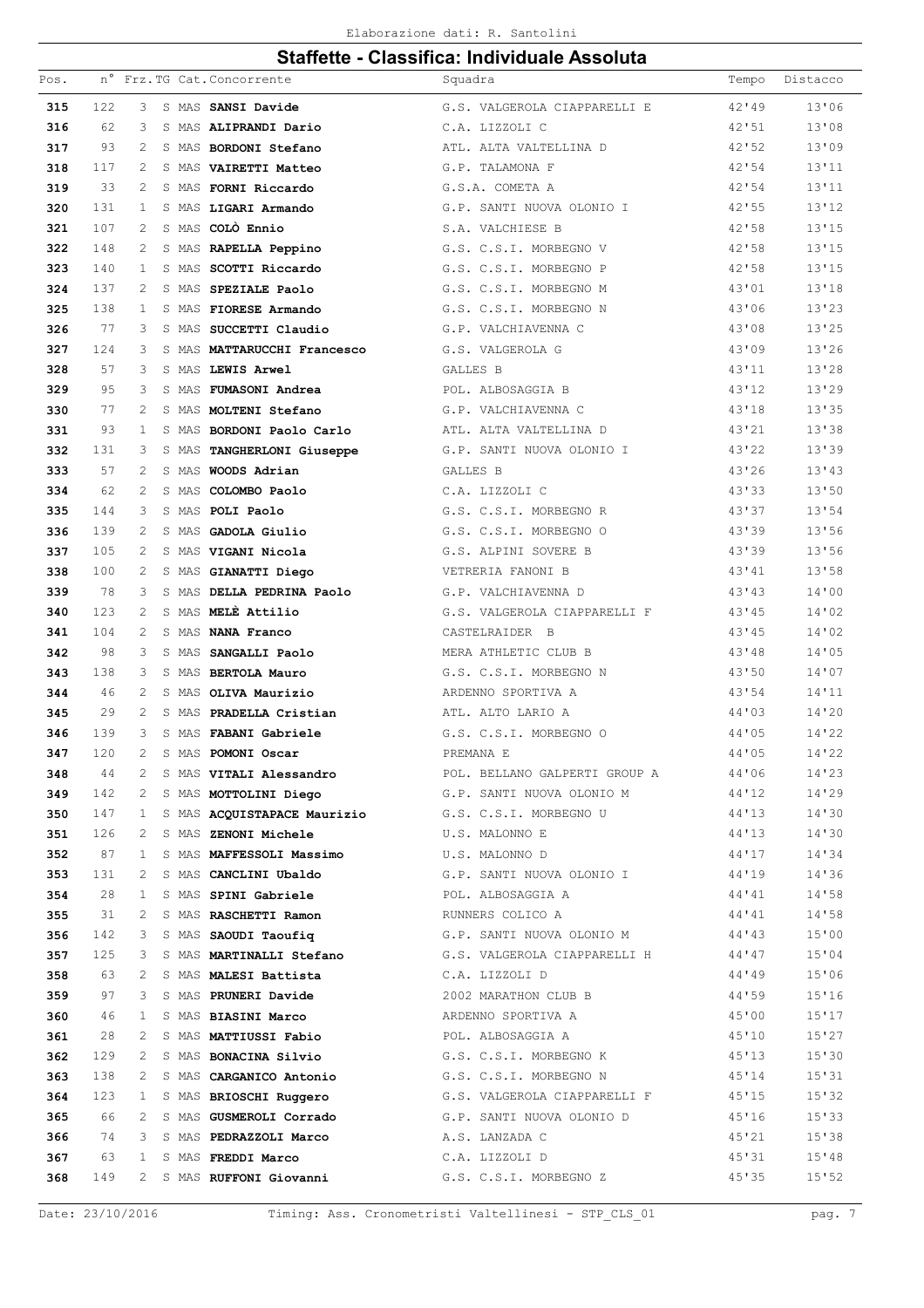#### Elaborazione dati: R. Santolini

| Pos. |     |              |   | n° Frz. TG Cat. Concorrente                                                                                                              | Squadra                                                      | Tempo | Distacco |
|------|-----|--------------|---|------------------------------------------------------------------------------------------------------------------------------------------|--------------------------------------------------------------|-------|----------|
| 369  | 37  | 3            |   | S MAS MORELLI Claudio                                                                                                                    | VETRERIA FANONI A                                            | 45'41 | 15'58    |
| 370  | 44  | 3            |   | S MAS BERNASCONI Ambrogio                                                                                                                | POL. BELLANO GALPERTI GROUP A                                | 45'42 | 15'59    |
| 371  | 97  | $\mathbf{1}$ |   | S MAS DELLA PATRONA Gian Pietro                                                                                                          | 2002 MARATHON CLUB B                                         | 45'35 | 16'02    |
| 372  | 28  | 3            |   | S MAS GRASSI Luciano                                                                                                                     | POL. ALBOSAGGIA A                                            | 46'02 | 16'19    |
| 373  | 97  | 2            |   | S MAS BATTAGLIA Alberto                                                                                                                  | 2002 MARATHON CLUB B                                         | 46'03 | 16'20    |
| 374  | 143 | 3            |   | S MAS FALLINI Gianluca                                                                                                                   | G.P. SANTI NUOVA OLONIO N                                    | 46'04 | 16'21    |
| 375  | 106 | 3            |   | S MAS ZOPPETTI Simone                                                                                                                    | G.S. ALPINI SOVERE C                                         | 46'06 | 16'23    |
| 376  | 121 | 3            |   | S MAS SCIUCHETTI Daniele                                                                                                                 | G.P. VALCHIAVENNA E                                          | 46'08 | 16'25    |
| 377  | 122 | 1            |   | S MAS FERRARI Bruno                                                                                                                      | G.S. VALGEROLA CIAPPARELLI E                                 | 46'10 | 16'27    |
| 378  | 100 | 1            |   | S MAS PELIZZATTI Dino                                                                                                                    | VETRERIA FANONI B                                            | 46'16 | 16'33    |
| 379  | 81  | 3            |   | S MAS BRUNO Innocente                                                                                                                    | G.S.A. VALSESIA D                                            | 46'16 | 16'33    |
| 380  | 72  | 3            |   | S MAS FAZZINI Leonardo                                                                                                                   | PREMANA D                                                    | 46'18 | 16'35    |
| 381  | 125 | 2            |   | S MAS MARTINALLI Domenico                                                                                                                | G.S. VALGEROLA CIAPPARELLI H                                 | 46'26 | 16'13    |
| 382  | 141 | 2            |   | S MAS CRIMELLA Paolo                                                                                                                     | G.S. C.S.I. MORBEGNO Q                                       | 46'29 | 16'46    |
| 383  | 132 | 3            |   | S MAS TAGLIAFERRI Enzo                                                                                                                   | G.P. SANTI NUOVA OLONIO J                                    | 46'37 | 16'54    |
| 384  | 149 | 1            |   | S MAS CAMPINI Luigi                                                                                                                      | G.S. C.S.I. MORBEGNO Z                                       | 46'44 | 17'01    |
| 385  | 118 | 3            |   | S MAS VALENA Maurizio                                                                                                                    | G.P. TALAMONA G                                              | 46'47 | 17'04    |
| 386  | 103 | 1            |   | S MAS BONO Ludovico                                                                                                                      | ATL. PARATICO B                                              | 46'51 | 17'08    |
| 387  | 96  | 3            |   | S MAS NARDELLA Stefano                                                                                                                   | ATL. ALTO LARIO B                                            | 46'56 | 17'13    |
| 388  | 20  | 1            |   | S MAS CHIARA Carluccio                                                                                                                   | G.S.A. VALSESIA A                                            | 47'03 | 17'20    |
| 389  | 146 | 1            |   | S MAS VOLPINI Duilio                                                                                                                     | G.S. C.S.I. MORBEGNO T                                       | 47'12 | 17'29    |
| 390  | 148 | 3            |   | S MAS BULANTI Michele                                                                                                                    | G.S. C.S.I. MORBEGNO V                                       | 47'24 | 17'41    |
| 391  | 137 | 3            |   | S MAS SPEZIALE Pierandrea                                                                                                                | G.S. C.S.I. MORBEGNO M                                       | 47'28 | 17'45    |
| 392  | 119 | 3            |   | S MAS RIVA Graziano                                                                                                                      | G.P. TALAMONA H                                              | 47'30 | 17'47    |
| 393  | 90  | 2            |   | S MAS TAGLIAFERRI Marino                                                                                                                 | POL. PAGNONA D                                               | 47'31 | 17'38    |
| 394  | 113 | $\mathbf{1}$ |   | S MAS BONESI Marino                                                                                                                      | G.P. SANTI NUOVA OLONIO F                                    | 47'35 | 17'52    |
| 395  | 147 | 3            |   | S MAS TARCHINI Giovanni                                                                                                                  | G.S. C.S.I. MORBEGNO U                                       | 47'39 | 17'56    |
| 396  | 140 | 3            |   | S MAS SCOTTI Franco                                                                                                                      | G.S. C.S.I. MORBEGNO P                                       | 47'10 | 17'57    |
| 397  | 84  | $\mathbf{1}$ | S | MACEDONIO Annunziato                                                                                                                     | C.S. VALGEROLA CIAPPARELLI D                                 | 47'16 | 18'03    |
| 398  | 100 | 3            |   | S MAS MARIANI Paolo                                                                                                                      | VETRERIA FANONI B                                            | 47'47 | 18'04    |
| 399  | 114 | 3            |   | S MAS MANGANO Vittorio                                                                                                                   | G.P. SANTI NUOVA OLONIO G                                    | 48'06 | 18'23    |
| 400  | 122 | 2            |   | S MAS PIGANZOLI Maurizio                                                                                                                 | G.S. VALGEROLA CIAPPARELLI E                                 | 48'10 | 18'27    |
| 401  | 115 | 3            |   | S MAS BARONA Alberto                                                                                                                     | G.P. SANTI NUOVA OLONIO H                                    | 48'15 | 18'32    |
| 402  | 107 | 3            |   | S MAS VENDER Gino                                                                                                                        | S.A. VALCHIESE B                                             | 48'24 | 18'41    |
| 403  | 106 | 2            |   |                                                                                                                                          | S MAS FORCHINI Sergio G.S. ALPINI SOVERE C                   | 48'30 | 18'47    |
| 404  | 124 | 2            |   | S MAS RUFFONI Matteo G.S. VALGEROLA G                                                                                                    |                                                              | 48'30 | 18'47    |
| 405  | 34  | 3            |   | S MAS <b>MELÈ Mattia</b><br>S MAS <b>MELÈ Mattia</b><br>S MAS <b>TEDOLDI Arturo</b><br>S MAS <b>TEDOLDI Arturo</b><br>S MAS <b>TICLE</b> |                                                              | 48'33 | 18'50    |
| 406  | 144 | 2            |   |                                                                                                                                          | G.S. C.S.I. MORBEGNO R                                       | 48'43 | 19'00    |
| 407  | 114 | 1            |   |                                                                                                                                          | S MAS FIORELLI Franco G.P. SANTI NUOVA OLONIO G 49'05        |       | 19'22    |
| 408  | 119 | 2            |   | S MAS CIAPONI Costante G.P. TALAMONA H                                                                                                   |                                                              | 49'08 | 19'25    |
| 409  | 81  | 2            |   |                                                                                                                                          | S MAS FRANCIONE Lino G.S.A. VALSESIA D                       | 49'08 | 19'25    |
| 410  | 37  | $\mathbf{1}$ |   |                                                                                                                                          | S MAS SCHERINI Giuseppe WETRERIA FANONI A                    | 49'17 | 19'34    |
| 411  | 136 | 3            |   |                                                                                                                                          | S MAS CAPITANI Luciano (G.S. VALGEROLA CIAPPARELLI K 49'18   |       | 19'35    |
| 412  | 31  | 3            |   | S MAS <b>BRAMBILLA Marco</b><br>S MAS <b>FANONI Amos</b>                                                                                 | RUNNERS COLICO A                                             | 49'53 | 20'10    |
| 413  | 101 | $\mathbf{1}$ |   |                                                                                                                                          | VETRERIA FANONI C                                            | 49'54 | 20'11    |
| 414  | 123 | 3            |   |                                                                                                                                          | S MAS SCUFFI Maurizio 6.S. VALGEROLA CIAPPARELLI F 50'10     |       | 20'27    |
| 415  | 135 | 3            |   |                                                                                                                                          | S MAS RUFFONI Rocco G.S. VALGEROLA CIAPPARELLI J 50'18       |       | 20'35    |
| 416  | 135 | $\mathbf{1}$ |   |                                                                                                                                          | S MAS CURTONI Giuliano G.S. VALGEROLA CIAPPARELLI J<br>50'57 |       | 21'14    |
| 417  | 20  | 3            |   | S MAS RISOLETTI Claudio G.S.A. VALSESIA A                                                                                                |                                                              | 51'01 | 21'18    |
| 418  | 84  | 3            |   | S MAS ZUGNONI Enea                                                                                                                       | C.S. VALGEROLA CIAPPARELLI D 51'48                           |       | 22'05    |
| 419  | 141 | $\mathbf{1}$ |   |                                                                                                                                          | S MAS CRIMELLA Luigi G.S. C.S.I. MORBEGNO Q                  | 51'50 | 22'07    |
| 420  | 81  | $\mathbf{1}$ |   | S MAS IMBROSCI Vincenzo G.S.A. VALSESIA D                                                                                                | 52'03                                                        |       | 22'20    |
| 421  | 84  | 2            |   |                                                                                                                                          | S MAS PASSERINI Pietro C.S. VALGEROLA CIAPPARELLI D          | 52'06 | 22'23    |
| 422  | 115 | 2            |   | S MAS GIGLIO Antonio                                                                                                                     | G.P. SANTI NUOVA OLONIO H                                    | 53'04 | 23'21    |